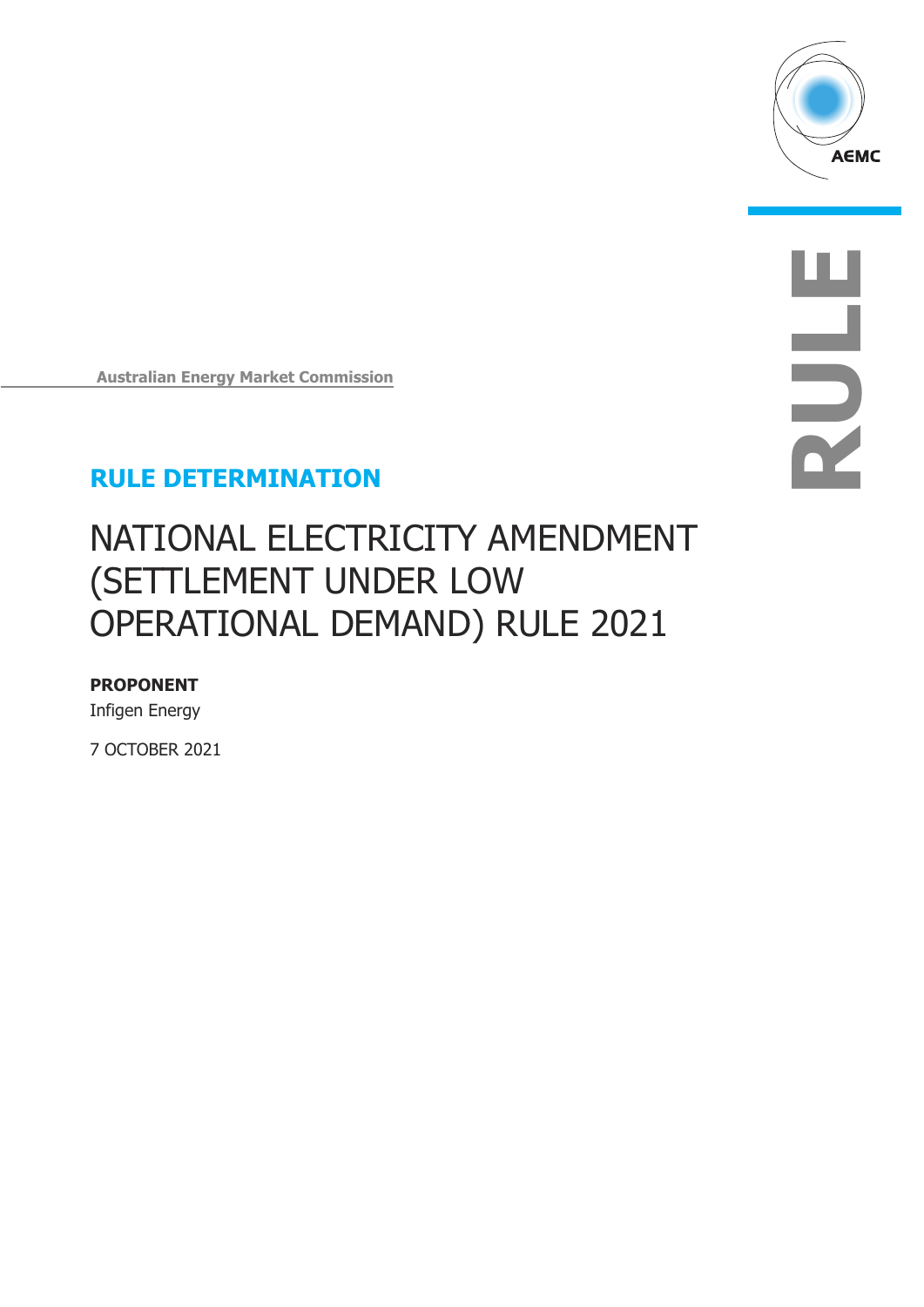## INQUIRIES

Australian Energy Market Commission GPO Box 2603 Sydney NSW 2000

E aemc@aemc.gov.au T (02) 8296 7800

Reference: ERC0327

### **CITATION**

AEMC, Settlement under low operational demand, Rule determination, 7 October 2021

## ABOUT THE AEMC

The AEMC reports to the Energy Ministers' Meeting (formerly the Council of Australian Governments Energy Council). We have two functions. We make and amend the national electricity, gas and energy retail rules and conduct independent reviews for the Energy Ministers' Meeting.

This work is copyright. The Copyright Act 1968 permits fair dealing for study, research, news reporting, criticism and review. Selected passages, tables or diagrams may be reproduced for such purposes provided acknowledgement of the source is included.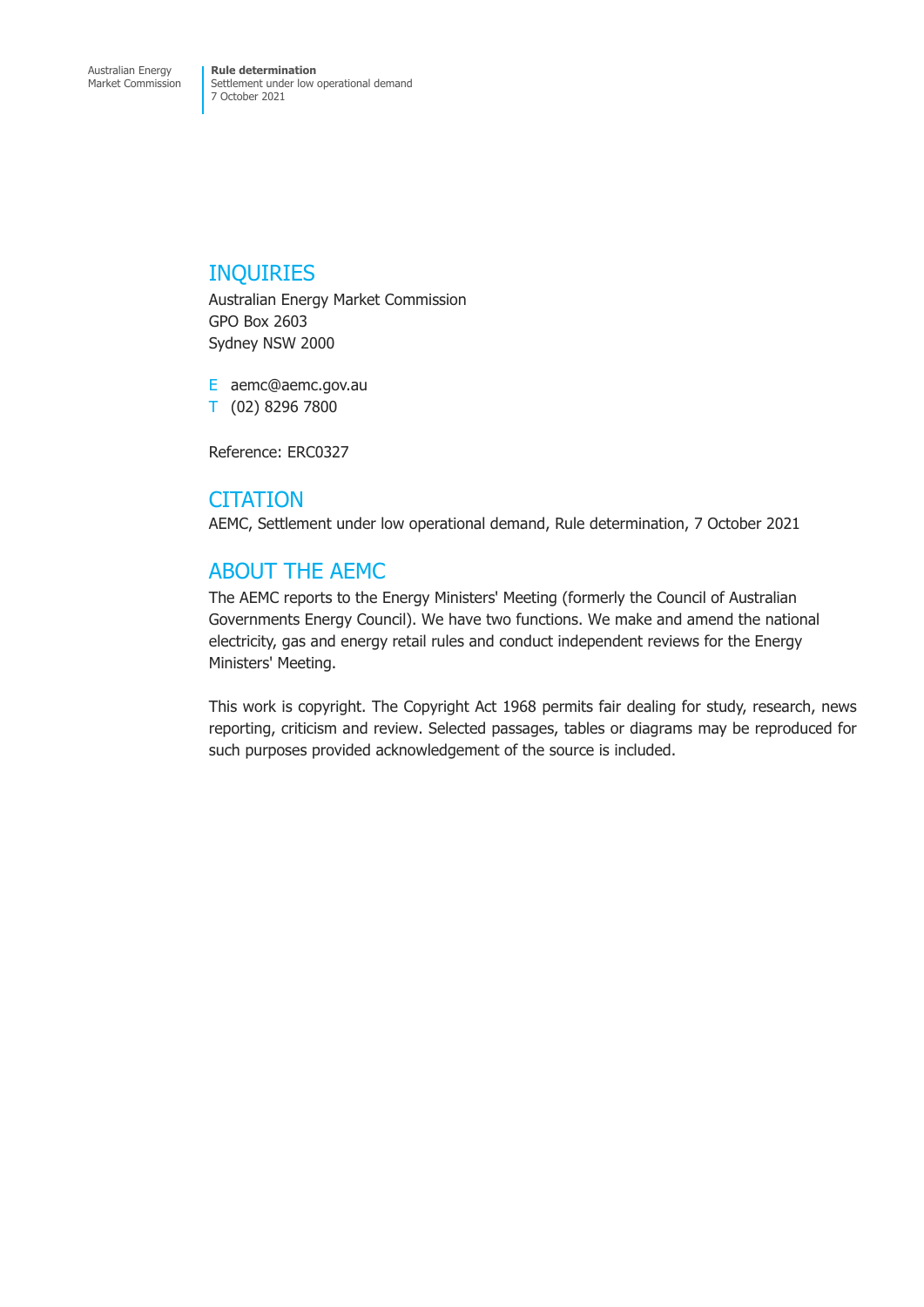Australian Energy Market Commission **Rule determination** Settlement under low operational demand 7 October 2021

## **SUMMARY**

- 1 On 15 February 2021, Infigen Energy (Infigen) submitted its *Settlement under low operational demand* rule change request seeking to amend the formulas used to recover nonenergy costs from market customers. Infigen proposed to solve the issues that surround settlement of the national electricity market (NEM) and the distribution of non-energy costs during periods of low operational demand.
- 2 The Australian Energy Market Commission (AEMC or Commission) has decided to make a more preferable rule to amend the definition of 'customer energy,' so that the Australian Electricity Market Operator (AEMO) will be able to implement the flooring mechanism proposed by Infigen.
- 3 The Commission has decided to make the more preferable rule because it will remove any ambiguity in the National Electricity Rules (NER) that would prevent AEMO taking measures to introduce the flooring mechanism. This change is required to prevent market customers from being paid for having net negative loads, which AEMO considers should not result in payments to market customers.<sup>1</sup>
- 4 The Commission notes that this is a change from its draft determination, where it proposed not to make a rule. That draft decision, based on information available at the time in relation to the flooring mechanism, was that the final determination for AEMO's *NEM settlement under low, zero and negative demand conditions* urgent rule change provided an adequate interim response to the issues raised in the Infigen rule change.

### **Background**

### 5 In February 2021, the Commission received two rule change requests relating to the formulas used to recover non-energy costs from market customers in rule 3.15:

- On 8 February 2021, AEMO submitted the *NEM settlement under low, zero and negative demand conditions* rule change to amend parts of rule 3.15 of the NER to allow for a substitution of adjusted gross energy (AGE) values (the substitution method), when necessary, to create numerators and denominators for non-energy cost allocation formulas that will work in AEMO's settlement systems. The Commission adopted an expedited process in considering this rule change request as it considered that the proposed rule was an urgent rule.
- On 15 February 2021, Infigen submitted its rule change request to address the issues it identified with the current formulas in rule 3.15. In its rule change Infigen proposed a flooring mechanism where any market customers that are net-exporting would have their AGE values floored to zero, which would remove the possibility for a market customer to receive a payment for non-energy costs. However, Infigen also noted in its rule change request that there was an alternative solution to its proposed flooring mechanism. This alternative solution was to raise the threshold of when AEMO's substitution method was

т

<sup>1</sup> AEMO, *Submission to the draft determination,* 29 July 2021, pp. 2-3.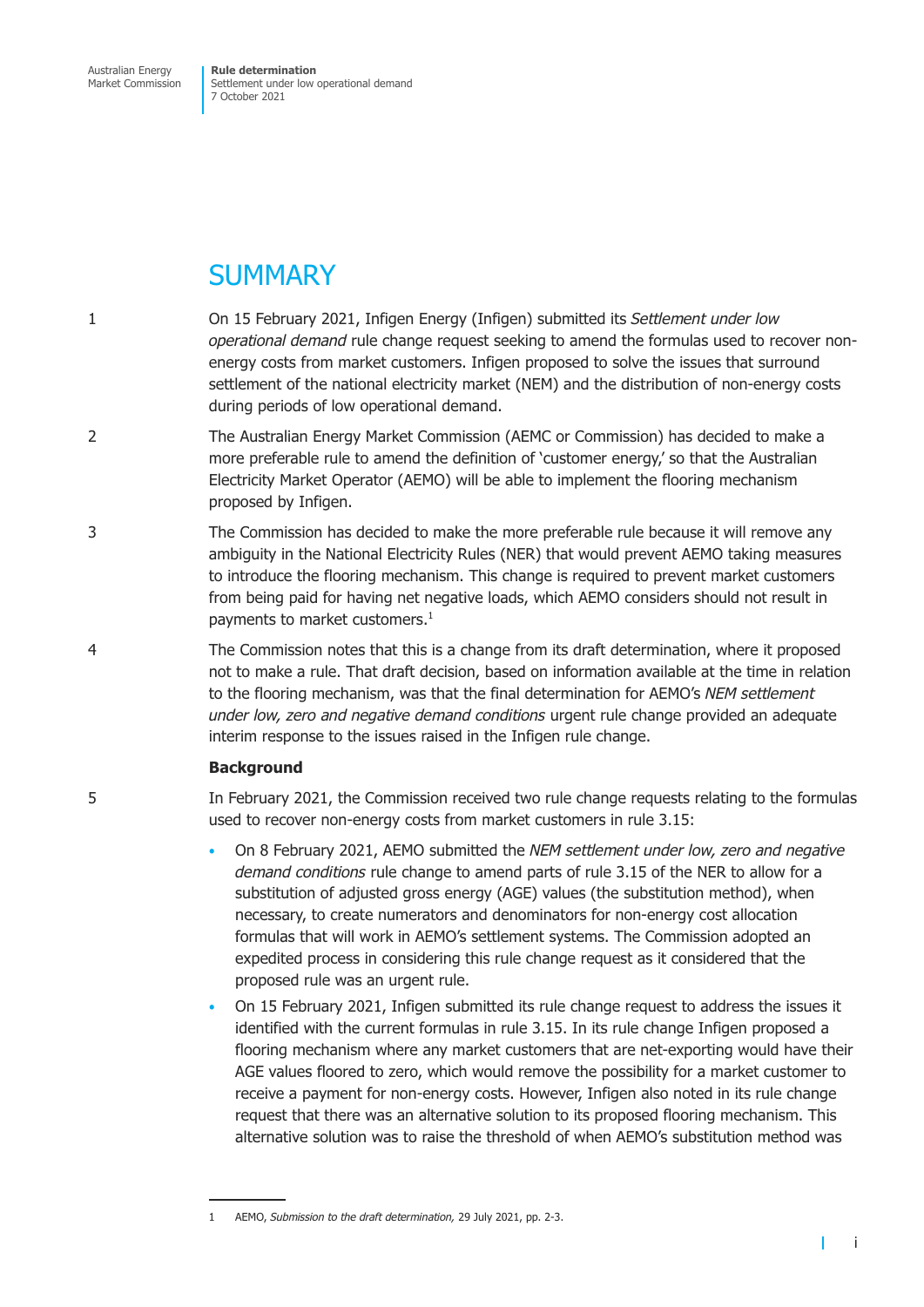> triggered from 1 MWh to 150 MWh which would address the settlement and inequitable payment issues to a large extent.

- 6 When the AEMC commenced the two rule changes, AEMO had advised that it was unable to implement the flooring mechanism ahead of the 1 September 2021 target date for a solution. On that basis the Commission did not seek stakeholder input on the flooring mechanism and initially did not consider the mechanism as a potential solution. Instead it sought comment on the substitution method and considered the merits of the 150 MWh and 1 MWh substitution solutions.
- 7 During its original assessment the Commission considered that the flooring mechanism and increasing the trigger for the substitution method to 150 MWh as relatively similar in that each address the competitive equity issues raised by Infigen. Both were considered interim measures until a more permanent solution was progressed, potentially through the *Integrating energy storage systems into the NEM (Integrating storage)* rule change.
- 8 On 29 July 2021, AEMO provided new information to the Commission in its submission to the draft determination. In its submission, AEMO noted that it now considered that non-energy costs formulas did not allow for payments to be made to market customers for having net negative loads.<sup>2</sup> It also noted that, given the increase in the risk of negative payments, the flooring mechanism was needed to address the equity issues raised by Infigen. On this basis the Commission chose to extend the time frame for the final determination. On 5 August 2021, it released a Discussion Paper seeking input on the flooring mechanism and noting that the 150 MWh substitution method was due to be in place from 1 September 2021.

### **The final determination**

- 9 The Commission has made a more preferable rule to change the definition of 'customer energy' to allow AEMO to implement the flooring mechanism.
- 10 The rule is an interim solution to address the urgent payment and settlement risks that can take place when net demand is low until a more permanent solution is progressed, potentially through the *Integrating storage* rule change*.*
- 11 **In the Commission's view this is necessary because:** 
	- it does not consider non-energy cost payments should be made to market customers with net negative loads as this results in an over-recovery of non-energy costs and an inequitable incidence of those costs between market customers
	- the flooring mechanism is a more efficient mechanism to remove the risk of payments being made to market customers for having net negative loads
	- the risk of market customers receiving payments has likely increased since the original rule change request.

12 Having regard to the issues raised in the rule change and during consultation, the Commission is satisfied that the final rule will or is likely to contribute to the achievement of the national electricity objective (NEO) for the following reasons, it:

T

<sup>2</sup> AEMO, *Submission to the draft determination,* 29 July 2021, pp. 2-3.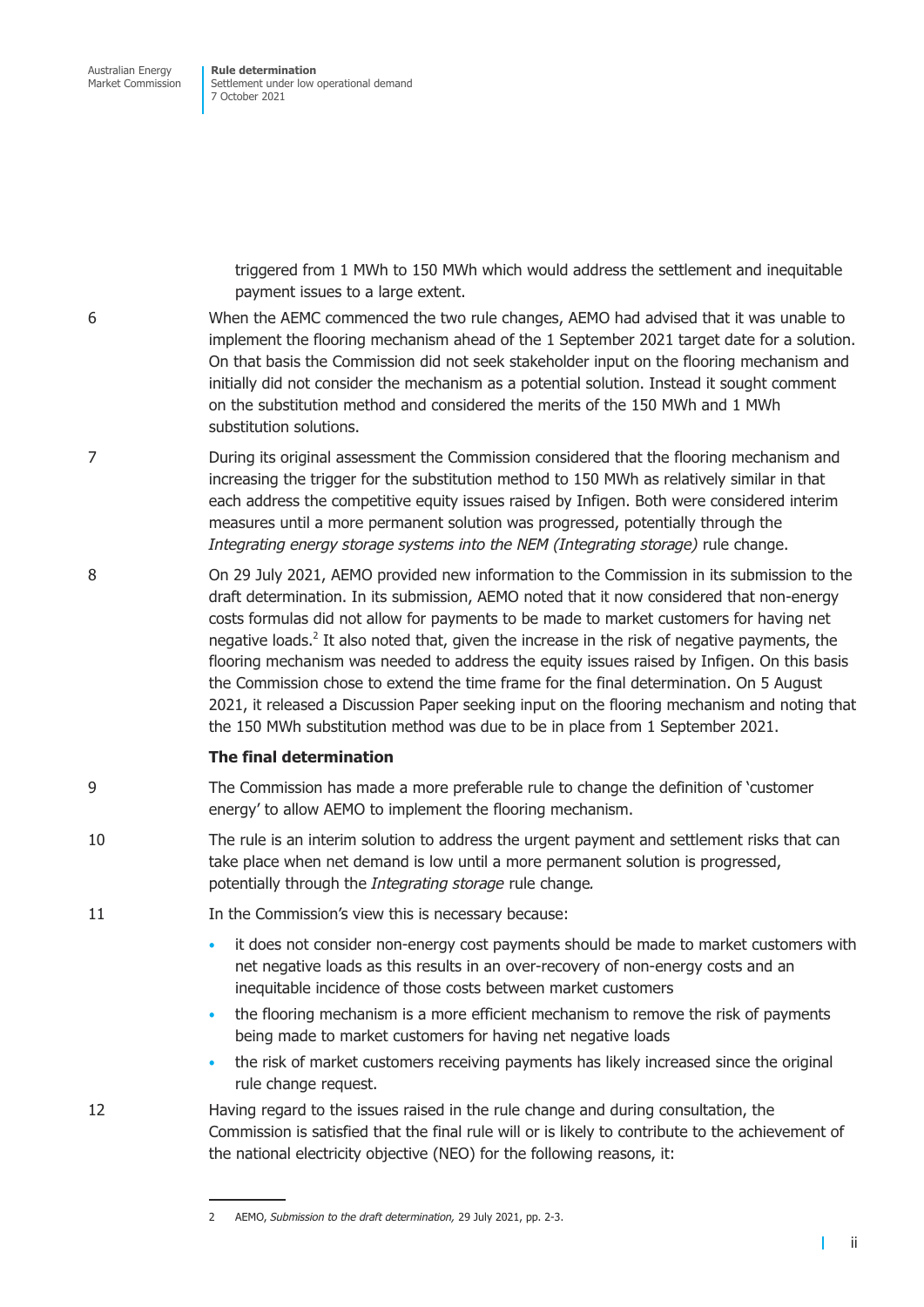- promotes the efficient operation of electricity services by removing the risk of market customers receiving payments for having net negative loads, given the Commission considers this would result in over-recovery of non-energy costs and an inequitable distribution of those costs
- promotes more efficient pricing in the supply of electricity, because when the flooring mechanism is combined with a threshold for substitution of 150 MWh, it also reduces the disproportionate payment risks noted by Infigen and the NEM settlement risks identified in the AEMO rule change
- encourages the efficient use of electricity services by removing ambiguity about the operation of the NER for both stakeholders and other market bodies, allowing these parties to participate in the NEM confidently, understanding their rights and obligations, particularly with respect to the flooring mechanism
- provides an efficient and proportionate risk management tool that can be implemented promptly by AEMO and it will allow market customers and AEMO to continue to operate with certainty.
- 13 The Commission also considered amending the substitution methodology in the AEMO rule change to include recoveries from the Reliability and emergency reserve trader (RERT) but decided against making this change, because it is highly unlikely RERT would be used in low demand conditions.

### 14 The rule will commence on 10 October 2021.

т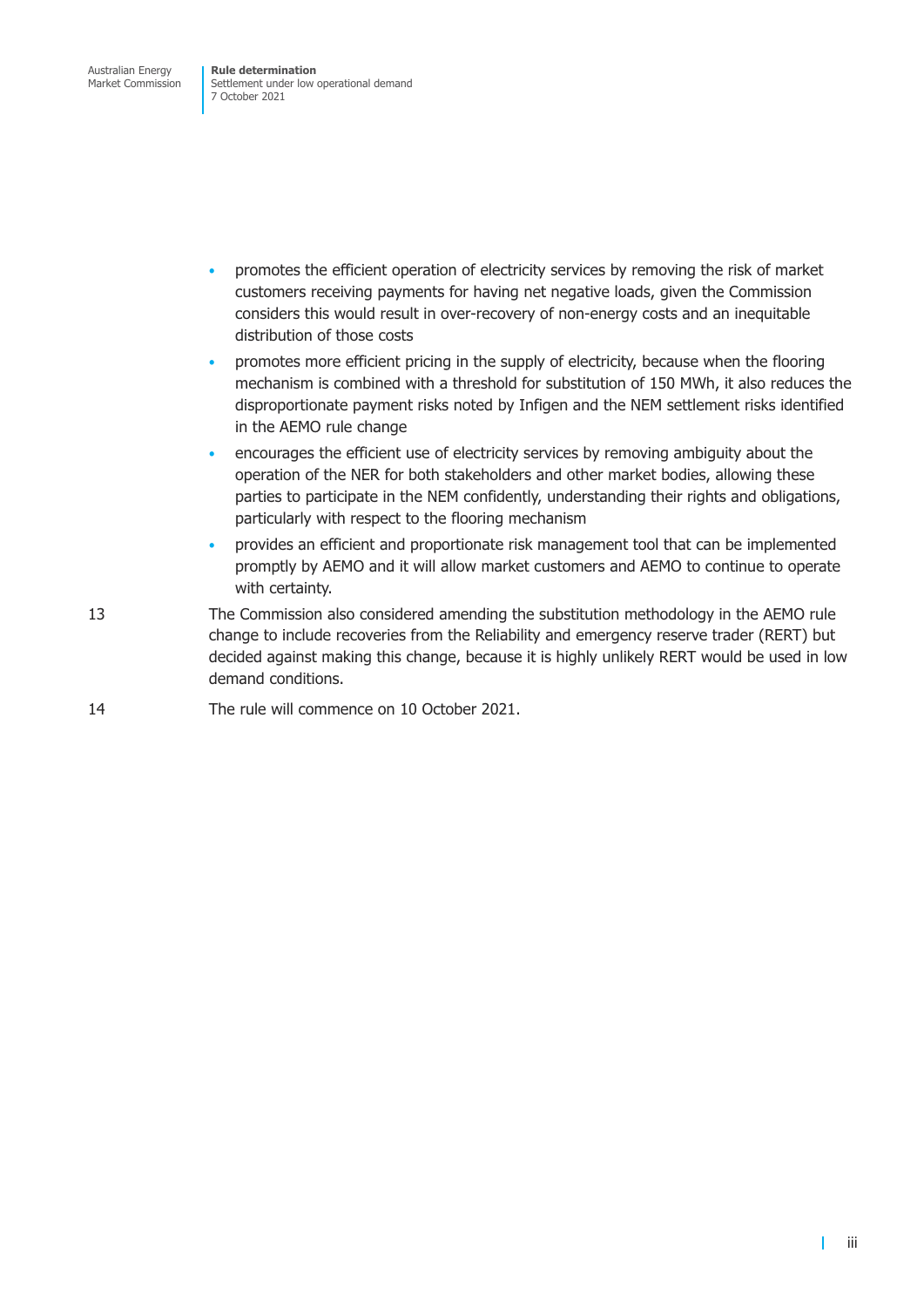## **CONTENTS**

| 1              | Infigen's rule change request                                             | 1                                |
|----------------|---------------------------------------------------------------------------|----------------------------------|
| 1.1            | The rule change request                                                   | $\mathbf{1}$                     |
| 1.2            | What are non-energy costs?                                                | $\mathbf{1}$                     |
| 1.3            | Issue the rule change request seeks to address and current arrangements   | $\overline{2}$                   |
| 1.4<br>1.5     | Rationale for the rule change request<br>AEMO's rule change request       | $\overline{4}$<br>$\overline{4}$ |
| 1.6            | The longer-term solution being considered in Integrating storage          | 5                                |
| 1.7            | The rule making process                                                   | 5                                |
| 1.8            | Stakeholder views and the AEMC's draft rule determination                 | 5                                |
| 1.9            | The discussion paper                                                      | 6                                |
| 1.10           | AEMO has implemented the flooring mechanism                               | 6                                |
| $\overline{2}$ | Final rule determination                                                  | 8                                |
| 2.1            | The Commission's final rule determination                                 | 8                                |
| 2.2            | Differences between the draft decision to make no rule and the final rule | 9                                |
| 2.3            | Rule making test                                                          | 10                               |
| 2.4            | Assessment framework                                                      | 10                               |
| 2.5            | Summary of reasons                                                        | 11                               |
| 3              | Removing ambiguity around the implementation of the flooring mechanism in |                                  |
|                | the NER                                                                   | 12                               |
| 3.1            | The proposed flooring mechanism                                           | 12                               |
| 3.2            | Stakeholder views                                                         | 12                               |
| 3.3<br>3.4     | Commission's analysis<br>Conclusion                                       | 14<br>18                         |
|                |                                                                           |                                  |
| 4              | Including RERT in the non-energy cost averaging mechanism                 | 19                               |
| 4.1            | The averaging mechanism                                                   | 19                               |
| 4.2            | Stakeholder feedback                                                      | 19                               |
| 4.3            | What is RERT?                                                             | 19                               |
| 4.4            | Commission's analysis                                                     | 20                               |
| 4.5            | Conclusions                                                               | 21                               |
|                | <b>Abbreviations</b>                                                      | 23                               |
|                |                                                                           |                                  |
|                | <b>APPENDICES</b>                                                         |                                  |
| A              | Legal requirements under the NEL                                          | 24                               |
| A.1<br>A.2     | Final rule determination<br>Power to make the rule                        | 24                               |
| A.3            | Commission's considerations                                               | 24<br>24                         |
|                |                                                                           |                                  |
| <b>FIGURES</b> |                                                                           |                                  |
|                |                                                                           |                                  |

|  | Figure 1.1: Infigen's example of settlement distortion |  |
|--|--------------------------------------------------------|--|
|--|--------------------------------------------------------|--|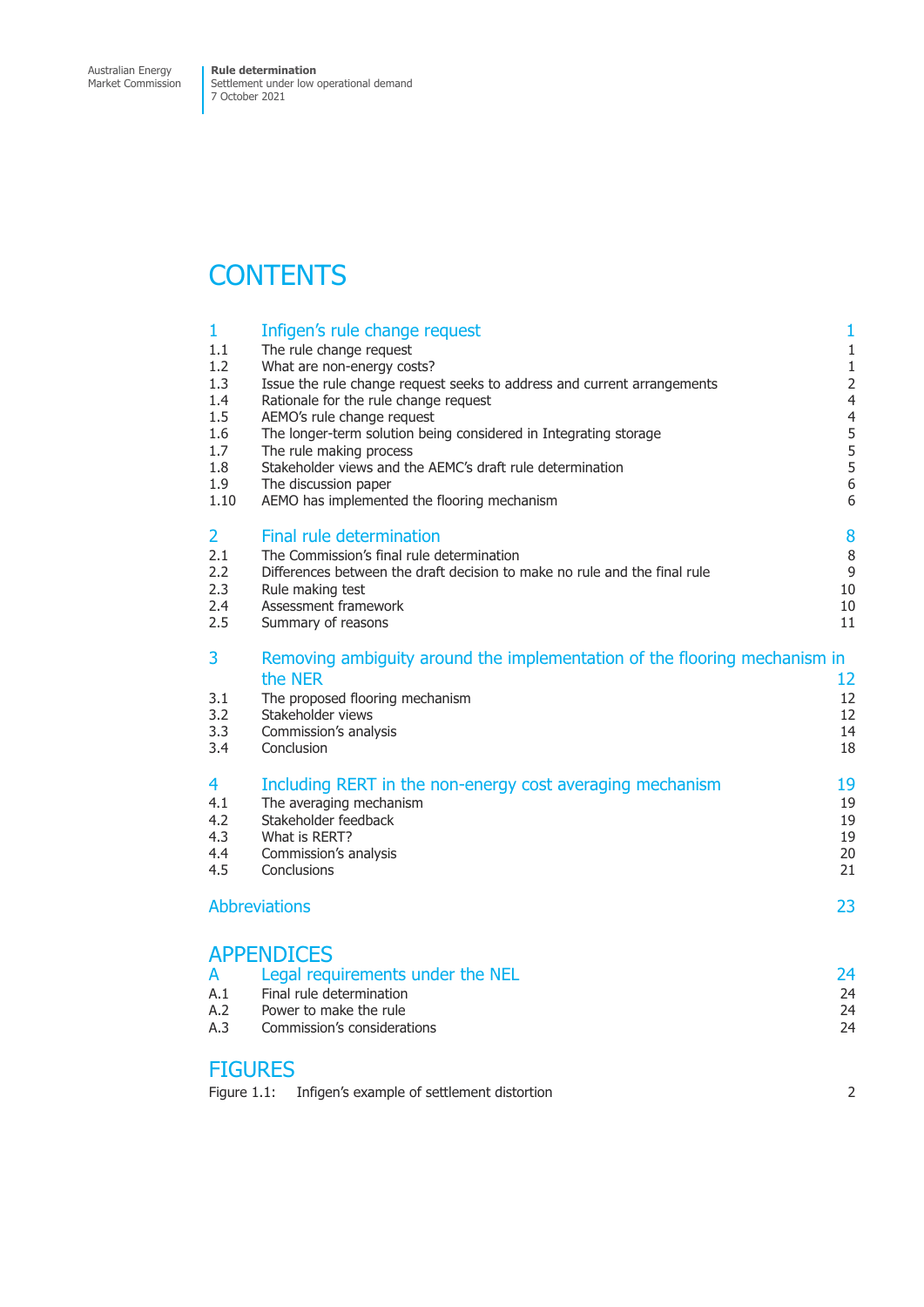## <span id="page-6-0"></span>1 **INFIGEN'S RULE CHANGE REQUEST**

## 1.1 The rule change request

On 15 February 2021, Infigen submitted a rule change request to the AEMC to amend the NER. The rule change proposal sought to amend the NER to change the formulas that AEMO uses to allocate non-energy costs to market customers in the NEM.

This chapter discusses:

- non-energy costs
- issues raised in the rule change request
- rationale for the rule change request
- other relevant rules changes
- the rule making process
- consultation leading to this final determination
- AEMO's implementation of the flooring mechanism ahead of the final determination.

### 1.2 What are non-energy costs?

In the NEM, non-energy costs generally refer to payments for market and non-market ancillary services, compensation for directions, market suspension or administered pricing, and reserve contract payments.<sup>3</sup>

Non-energy costs are recovered by AEMO from market participants based on their registration category and the AGE from each participant over a trading interval.<sup>4</sup>

The formulas used to allocate costs rely on numerators and denominators that include the AGE. The AGE for each market customer is defined under clause 3.15.4 and 3.15.5 of the NER as the flow of electricity at a participant's connection point(s), in the relevant category for recovery either as load or generation.<sup>5</sup> Infigen describes a market customer's AGE as "the net consumption of that market customer for the relevant trading interval".<sup>6</sup> The denominator, being the sum of all AGE, is effectively the regional operational demand.

For this rule change, the lower contingency Frequency Control Ancillary Services (FCAS)<sup>7</sup> costs are particularly relevant as they are only recovered from market customers within a region.<sup>8</sup>

 $\mathbf{I}$ 

<sup>3</sup> AEMO, *NEM settlement under low, zero and negative demand conditions*, rule change request. p. 3.

<sup>4</sup> AEMO, *NEM settlement under low, zero and negative demand conditions*, rule change request. p. 3.

<sup>5</sup> see clauses 3.15.4 and 3.15.5 of the NER.

<sup>6</sup> AEMO, *NEM settlement under low, zero and negative demand,* rule change request, p. 4. Net consumption being the market customer's energy at each connection point which the market customer is financially responsible.

<sup>7</sup> These consist of the fast lower (six second), slow lower (60 seconds) and delayed lower (five minute) FCAS services.

<sup>8</sup> AEMO, Settlements guide to ancillary services payment and recovery, February 2020, p. 9.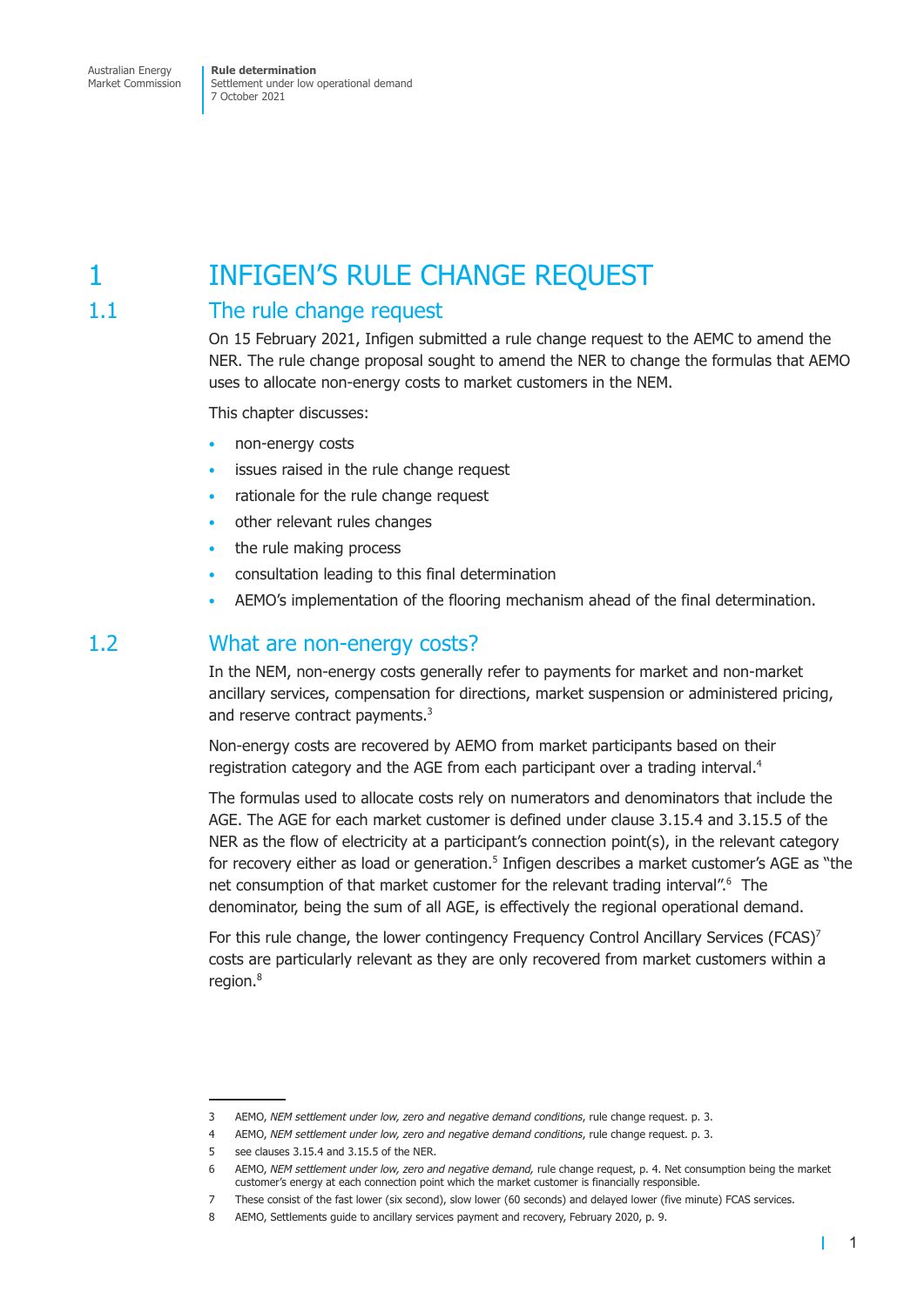## <span id="page-7-0"></span>1.3 Issue the rule change request seeks to address and current arrangements

Historically, market loads were almost always net consumers of energy. Therefore, the NER generally allocates non-energy costs between market customers according to the proportion of *net* energy used by each customer.<sup>9</sup> However, the increasing penetration of rooftop solar has meant that these loads can now also be generators. This can have consequences that were not previously foreseen, particularly for the settlement of non-energy costs, which are usually calculated based on *net* energy flows.

The current cost recovery formulas in the NER do not account for significant bi-directional resources, which can lower a market customer's AGE to the point where it becomes a net exporter of electricity. This can allow for the potential over-procurement of costs from market customers with a positive load, and market customers with a negative load can receive a negative settlement, i.e. a payment. An example of this settlement distortion was provided by Infigen in its rule change request, as shown in [Figure 1.1](#page-7-1) below.





Source: Infigen, Settlement under low operational demand, rule change request, 2021.

### **1.3.1 Solution proposed in the rule change request**

Low operational demand impacts the formulas used to allocate non-energy costs under rule 3.15 of the NER. In order to solve the issues that can result from the current formula, Infigen proposed a rule change (the proposed rule) to amend part of rule 3.15 of the NER to set a

<span id="page-7-2"></span><span id="page-7-1"></span>T

See rule 3.15 of the NER.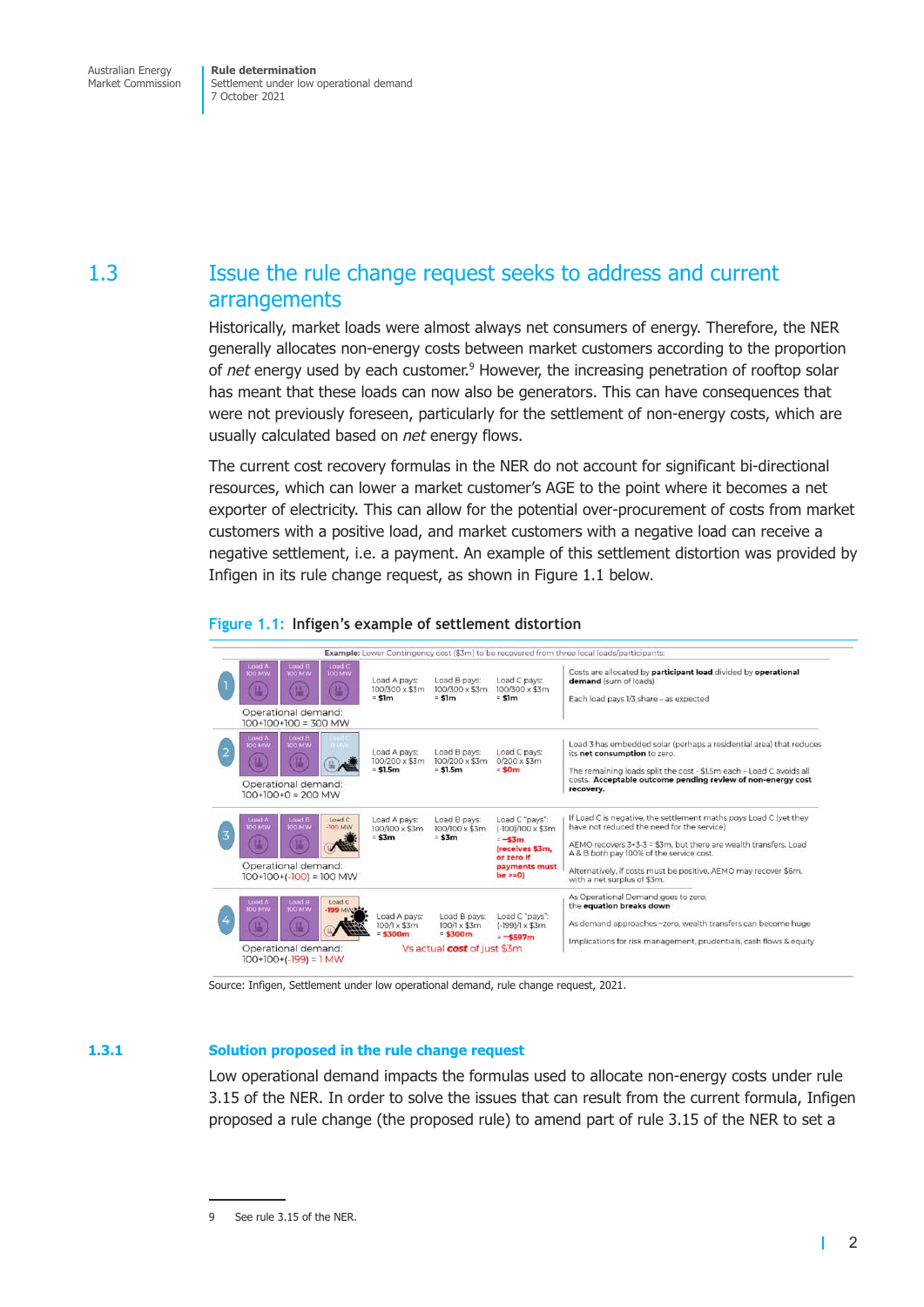lower limit of zero on market customer AGE values within the non-energy cost recovery formulas.10

This 'flooring mechanism' would remove the possibility of market customers having negative AGEs and help allocate costs more fairly between participants. Unlike the current formulas, the flooring mechanism would also prevent AEMO from over-procuring non-energy costs and it would limit the recovery of costs to the total cost of the service.

According to Infigen, the flooring mechanism would have the following impacts on nonenergy cost recovery:

- A market customer cannot have a negative AGE for a trading interval. This would prevent that customer receiving a payment for their negative net flows, in a trading interval. It would also prevent customers with net negative flows from paying any cost recovery.<sup>11</sup> This has the added benefit of limiting the total cost recoverable to the total service cost.
- The total regional operational demand can no longer fall below 0 MWh. This is because all market customers would have their minimum AGE set to zero and therefore the sum of these values (which is the denominator used in the cost recovery formula) can no longer be a number less than zero.<sup>12</sup>
- However, if all market customers within a region had a load that is net negative or zero for a trading interval, the equation would not solve and AEMO would not be able to settle the NEM.13

Infigen noted that these issues are particularly relevant to South Australia. However, as settlement is a NEM-wide process, the rule change would solve these issues if they were to arise in any other jurisdiction. Infigen noted that the issues are unhedgeable costs and therefore there are limited options outside of a rule change to mitigate a participant's risk.<sup>14</sup>

Infigen also noted in its rule change request that the Commission is considering potential longer-term solutions to the issues through the *Integrating energy storage systems into the NEM* (Integrating Storage) rule change (see [section 1.6\)](#page-10-1). Therefore, Infigen considers the flooring mechanism insulates market customers in the short-term, while these more fundamental reforms are being considered. 15

#### **1.3.2 Alternative solutions proposed in the rule change request**

Infigen outlined a number of alternative solutions if the flooring mechanism could not be implemented in a timely or cost effective way. $16$  This included modifying the solution proposed by AEMO in the *NEM settlement under low, zero and negative demand conditions* rule change.

<sup>10</sup> Infigen, *Settlement under low operational demand*, rule change request, p. 12.

<sup>11</sup> Infigen, *Settlement under low operational demand*, rule change request, p. 12.

<sup>12</sup> Infigen, *Settlement under low operational demand*, rule change request, p. 12.

<sup>13</sup> Infigen, *Settlement under low operational demand*, rule change request, p. 12.

<sup>14</sup> Infigen, *Settlement under low operational demand*, rule change request. p. 14.

<sup>15</sup> Infigen, *Settlement under low operational demand*, rule change request. p. 14.

<sup>16</sup> Infigen, *Settlement under low operational demand*, rule change request, p. 13.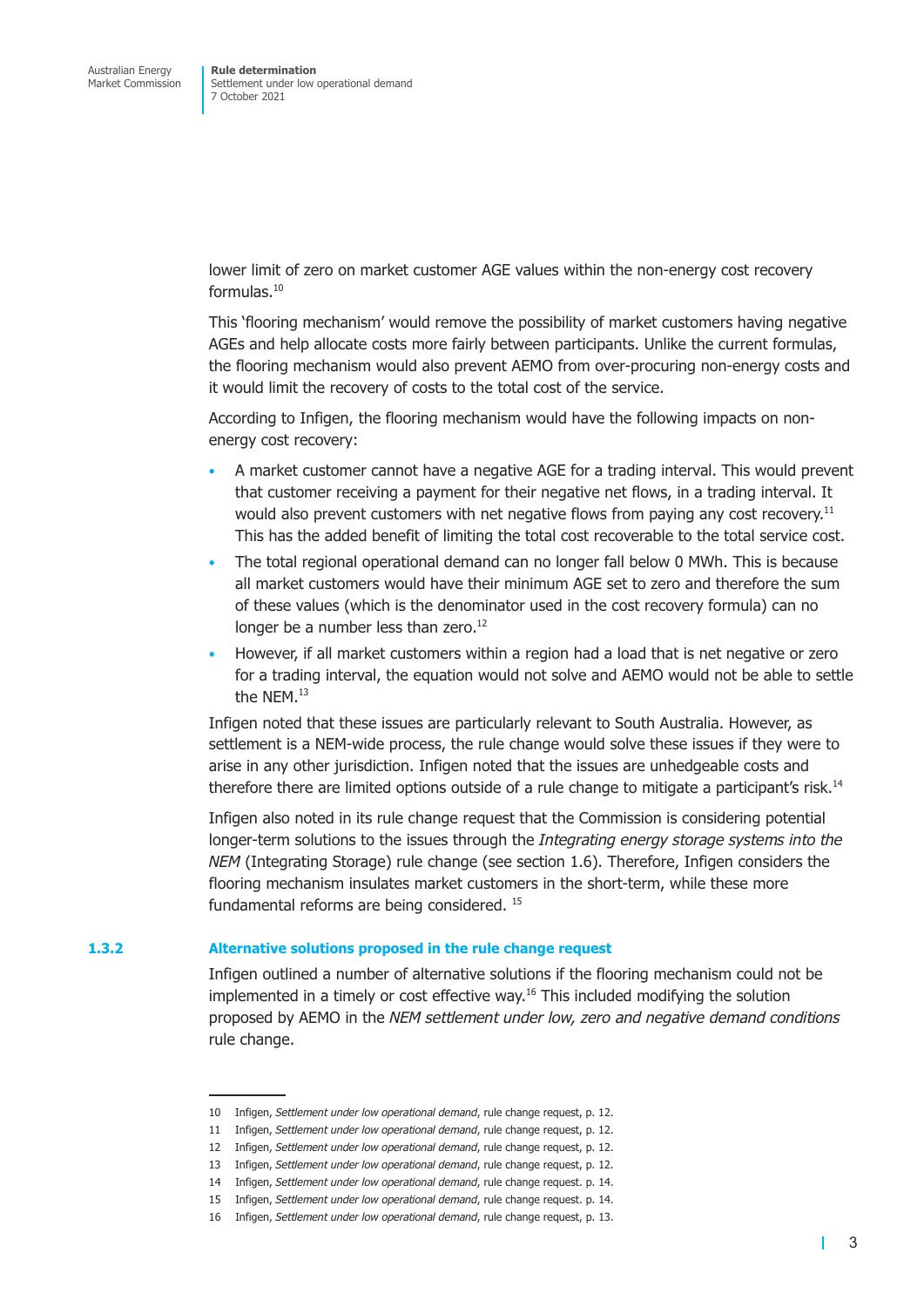<span id="page-9-0"></span>Infigen noted that this solution was workable but acknowledged that it would have the impact of more frequent disruption to settlement, and is only preferable if Infigen's solution was unable to be implemented.

## 1.4 Rationale for the rule change request

In the rule change request Infigen considered that the continued growth of bi-directional resources in the NEM was driving lower levels of operational demand and posing significant risks to NEM settlement and the equitable distribution of non-energy costs. It considers the impact of this scenario to have significant impacts on:

- **Disruption of settlement**  as operational demand falls below 1 MWh, the current NEM settlement systems will fail to calculate.
- **Disruption to South Australian industry** if significant non-energy costs are to be recovered during low operational demand, it would be imposed on a small subset of customers, likely large industrial customers.
- **Risk of cascading defaults and disruption of the administration of the NEM**  if significant over-procurement was to occur, which is non-recoverable, this could lead to retailers defaulting on their settlements.
- **System security risks** the possibility of negative payments could incentivise market behaviour that has the ability to impact the security and reliability of the NEM.<sup>17</sup>

Infigen argued that its rule change request would provide market stability and enable the continued fair allocation of non-energy costs during periods of low operational demand.

## 1.5 AEMO's rule change request

On 8 February 2021, AEMO submitted the *NEM settlement under low, zero and negative demand conditions* rule change request (the AEMO rule change). This rule change was in relation to the formulas that are used to calculate how certain non-energy costs are allocated and the interaction between these formulas and the settlement of other markets within the NEM. AEMO identified that the current configuration of its settlement systems cannot function if regional demand in a trading interval, or other cost recovery period, falls below 1 MWh. 18

On 17 June 2021, the Commission made a final determination on the AEMO rule change. This final determination made a more preferable rule to use the substitution method with the trigger for the threshold set at 150 MWh (substitution methodology). The Commission made this more preferable rule to address the:

- risk of the NEM being unable to settle when net regional demand is less than 1 MWh
- related risks to AEMO's prudential systems, which rely on settlement data to perform allocations
- incidence of market customers having a negative net demand

<span id="page-9-1"></span>т

<sup>17</sup> Infigen, *Settlement under low operational demand*, rule change request, p. 13.

<sup>18</sup> AEMO, *NEM settlement under zero and negative demand conditions,* Rule change request, February 2021, p. 8.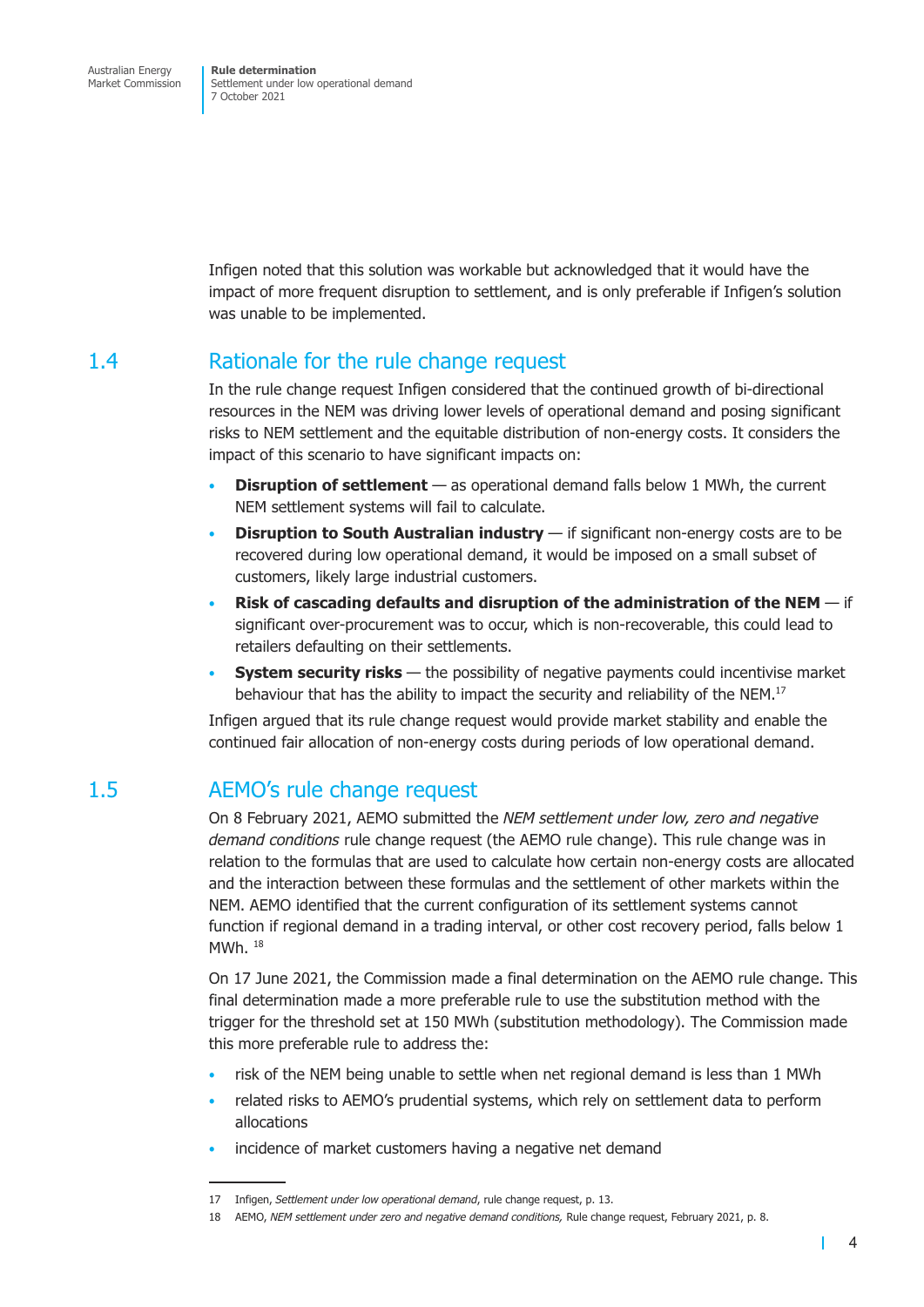<span id="page-10-0"></span>Australian Energy Market Commission **Rule determination** Settlement under low operational demand 7 October 2021

• risk to market customers of paying a disproportionate amount of non-energy costs due to low net regional demand.<sup>19</sup>

## 1.6 The longer-term solution being considered in Integrating storage

<span id="page-10-1"></span>The Commission released a draft determination for the Integrating storage rule change on 15 July 2021, that includes amending the framework to recover non-energy costs. This draft rule change, if made final, will mean that consumed and sent out energy will be measured separately for all market participants and not netted at the connection point.<sup>20</sup> In order to do this and correctly apportion costs, any longer-term solution will also require the implementation of the *Global settlements and market reconciliation rule change (Global settlement)* to ensure that AEMO has gross data on energy flows. Implementation of the *Global Settlement* rule change is due to go-live on 1 May 2022. If the draft determination for *Integrating storage* is made final, AEMO has advised it could be implemented on 28 April 2023.21

The Commission considers that, if made, the *Integrating Storage* rule change, may provide a permanent solution to the issues that Infigen raises. In the Integrating Storage rule change proposal, AEMO acknowledged that the existing NEM framework, processes and systems for non-energy cost recovery have been calculated on net metering data.<sup>22</sup>

## 1.7 The rule making process

On 22 April 2021, the Commission published a notice advising of its commencement of the rule making process and consultation in respect of the rule change request.<sup>23</sup> A consultation paper identifying specific issues for consultation was also published. The Commission received five submissions. Issues raised in these submissions were summarised and responded to in the draft rule determination.

The Commission considered all issues raised by stakeholders in submissions to the draft determination and the discussion paper. Issues raised in submissions and meetings are discussed and responded to throughout this final rule determination.

## 1.8 Stakeholder views and the AEMC's draft rule determination

<span id="page-10-2"></span>In response to its draft determination, the Commission received submissions from AEMO and Shell Energy (Shell).

In its submission, Shell broadly supported the Commission's decision but requested that the Commission include costs for the RERT which can be dispatched for the provision of power system security services during times of low operational demand.

<sup>19</sup> The final ruling can be found on the AEMC [website.](https://www.aemc.gov.au/rule-changes/nem-settlement-under-low-zero-and-negative-demand-conditions)

<sup>20</sup> AEMC, *Integrating energy storage systems in the NEM,* Information sheet: draft determination, p. 1.

<sup>21</sup> AEMC, *Integrating energy storage systems in the NEM,* Draft determination, 15 July 2021, p. ix.

<sup>22</sup> AEMO, *Integrating energy storage systems in the NEM, r*ule change request, p. 1.

<sup>23</sup> This notice was published under s. 95 of the National Electricity Law (NEL).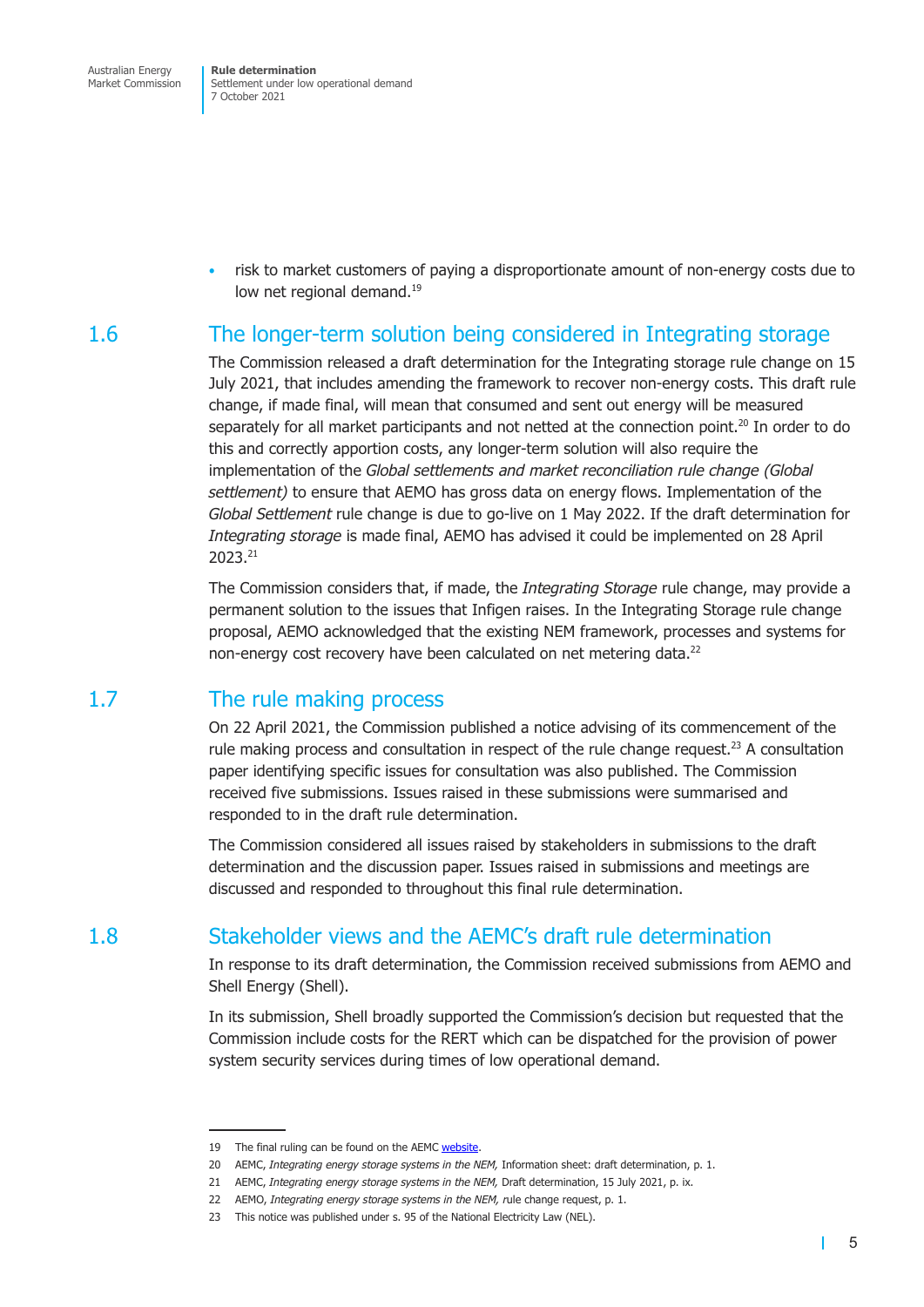<span id="page-11-0"></span>However, AEMO noted that the decision in the AEMO rule change does not directly address the potential for payments to be made to an individual market Customer with a negative net load.<sup>24</sup> It noted that the flooring mechanism proposed by Infigen was needed to address this.

It also noted that, based on its interpretation of the NER, clauses relating to non-energy cost recovery calculations, should not result in any payments to market customers given the definition of 'negative number' and 'payable by'.25

It considered that the flooring of market Customer energy was allowed under the existing non-energy cost provisions, but a change in the definition of 'customer energy' within the NER would remove any ambiguity.<sup>26</sup>

## 1.9 The discussion paper

In response to the new information in AEMO's submission about its ability to implement the flooring mechanism, the Commission extended the time frame for the final determination and released a discussion paper to consult with stakeholders on implementing the flooring mechanism.27

The Commission received six submissions to the discussion paper. All stakeholder submissions were supportive of the introduction of a flooring mechanism.<sup>28</sup> However, Energy Australia and SA Water raised some concerns:

- Energy Australia noted that while it supported the flooring mechanism in principle, with the substitution methodology in place, there were still questions about the need for the flooring mechanism.29
- SA Water noted that if the flooring mechanism is implemented, it considers that the 150 MWh threshold methodology should not be retained. It also noted it would need time to make system changes should the flooring mechanism be introduced.<sup>30</sup>

## 1.10 AEMO has implemented the flooring mechanism

On 17 September 2021, AEMO informed stakeholders that it intended to activate the flooring mechanism before the Commission's final determination if an FCAS cost recovery amount of \$5000 or more is to be made in a trading interval to any market customer, in the recovery of FCAS across all NEM regions. AEMO chose this threshold because it was simple and it was similar to an established threshold used for interventions payments.<sup>31</sup>

<span id="page-11-1"></span> $\mathbf{I}$ 

<sup>24</sup> AEMO, *Submission to draft determination*, 29 July 2021, p. 2.

<sup>25</sup> AEMO, *Submission to draft determination*, 29 July 2021, p. 2.

<sup>26</sup> AEMO, *Submission to draft determination*, 29 July 2021, p. 2.

<sup>27</sup> AEMC, *Settlement under low operational demand,* Discussion Paper, 5 August 2021, p. 6.

<sup>28</sup> Submissions to Discussion paper: EnergyAustralia, p. 2; SA Water, p. 2; Origin, P. 1; Shell, p. 1. Government of South Australia p. 1.

<sup>29</sup> EnergyAustralia, *submission to directions paper*, 26 August 2021, p. 2.

<sup>30</sup> SA Water, *submission to directions paper*, 26 August 2021, p. 2

<sup>31</sup> AEMO, *Correspondence on customer flooring in non-energy recovery settlement calculations,* 17 September 2021, pp. 1-2.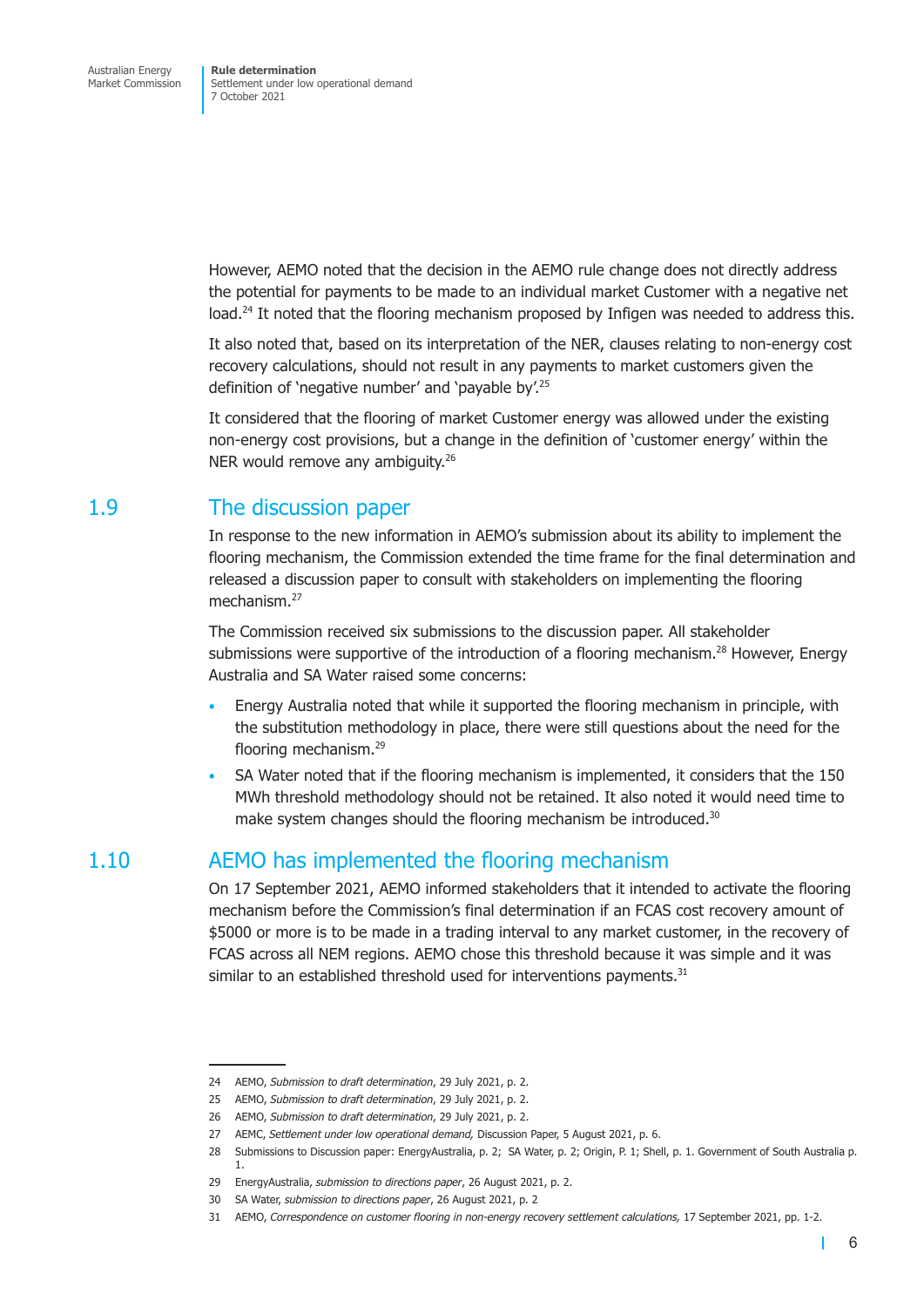AEMO noted that the earliest Final Statement date that the switch could be triggered is the week beginning 11 October 2021, which it noted would cover material issues occurring prior to the effective date of the Commission's final rule.<sup>32</sup>

32 AEMO, *Correspondence on customer flooring in non-energy recovery settlement calculations,* 17 September 2021, p. 1.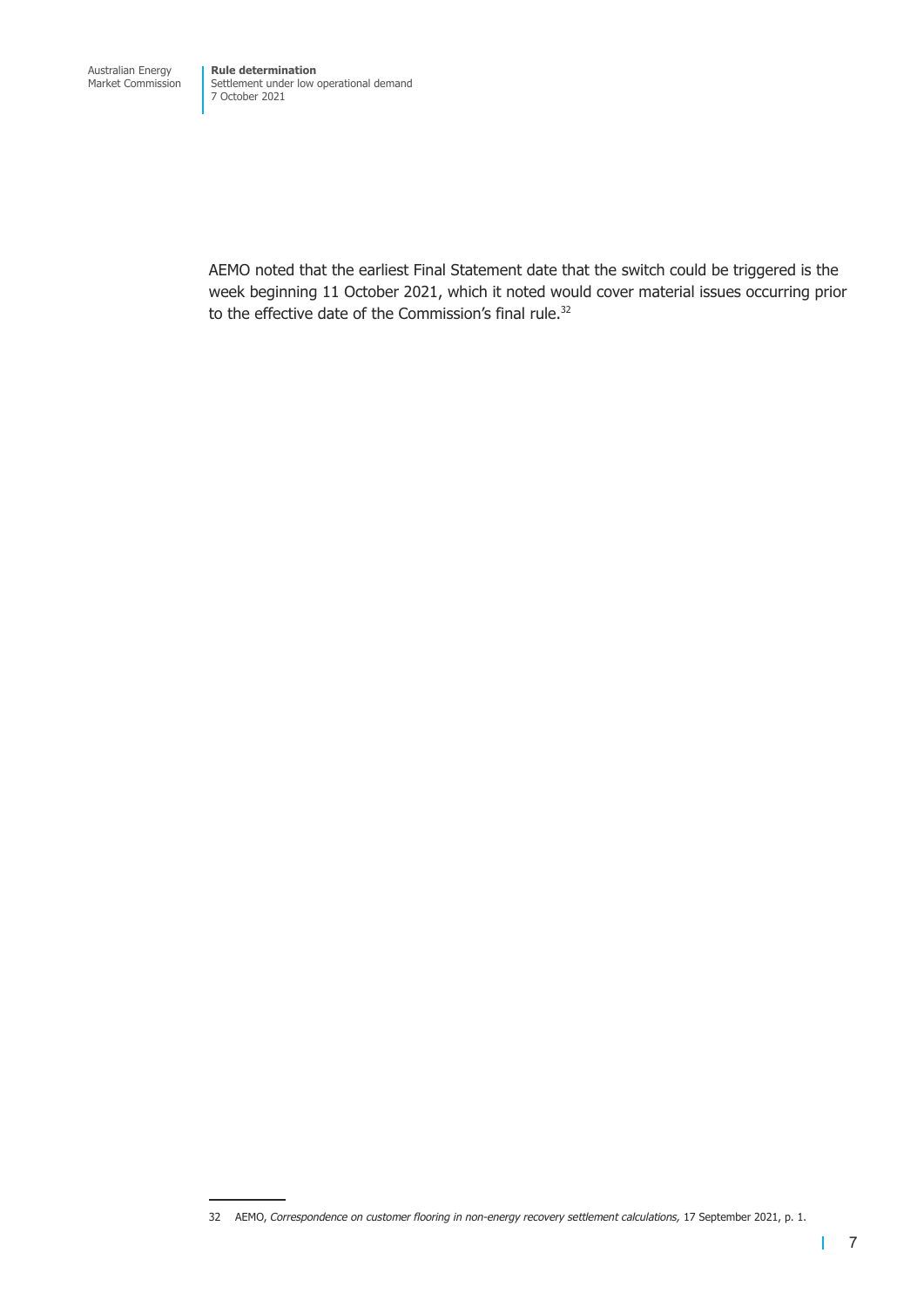## <span id="page-13-0"></span>2 FINAL RULE DETERMINATION

This chapter outlines the:

- Commission's final rule determination
- differences between the draft rule and the final rule
- rule making test for changes to the NER
- more preferable rule test
- assessment framework for considering the rule change request
- Commission's consideration of the more preferable final rule against the NEO.

Further information on the legal requirements for making this final rule determination is set out in Appendix A.

## 2.1 The Commission's final rule determination

The Commission has decided to make a more preferable final rule to prevent market customers from receiving payments for having a negative net load during a trading interval. In making this decision the Commission has considered the views of stakeholders and carried out its own analysis.

### **Key features of the more preferable rule**

The Commission's more preferable final rule is published with this final determination. The key features are that the more preferable rule:

- amends the definition of 'customer energy' in clauses 3.15.6A(a0) and 3.15.8(a0) of the  $NER<sup>33</sup>$  to remove ambiguity that would prevent AEMO implementing the flooring mechanism
- does not change the substitution methodology introduced in the AEMO rule change
- does not include RERT costs in the substitution methodology because these non-energy costs are highly unlikely to be incurred during periods of minimum demand and the costs are likely to outweigh the benefits of such a change.

The Commission's reasons for making this final rule determination are set out in [section 2.5.](#page-16-1)

### **Consequences of the more preferable rule**

By changing the definition of 'customer energy' in the NER, the Commission has removed any ambiguity about whether the flooring mechanism can be introduced by AEMO.

The Commission notes that on 17 September 2021, prior to this final determination, AEMO notified stakeholders that it would activate the flooring mechanism in final statements for non-energy cost recovery events before the effective date of the AEMC's final rule if an FCAS cost recovery trading amount of \$5,000 or more would be payable to an individual market customer participant ID in a trading interval for all FCAS across all NEM regions.

<span id="page-13-1"></span>т

<sup>33</sup> Clauses 3.15.6A(a0) and 3.15.8(a0) of the NER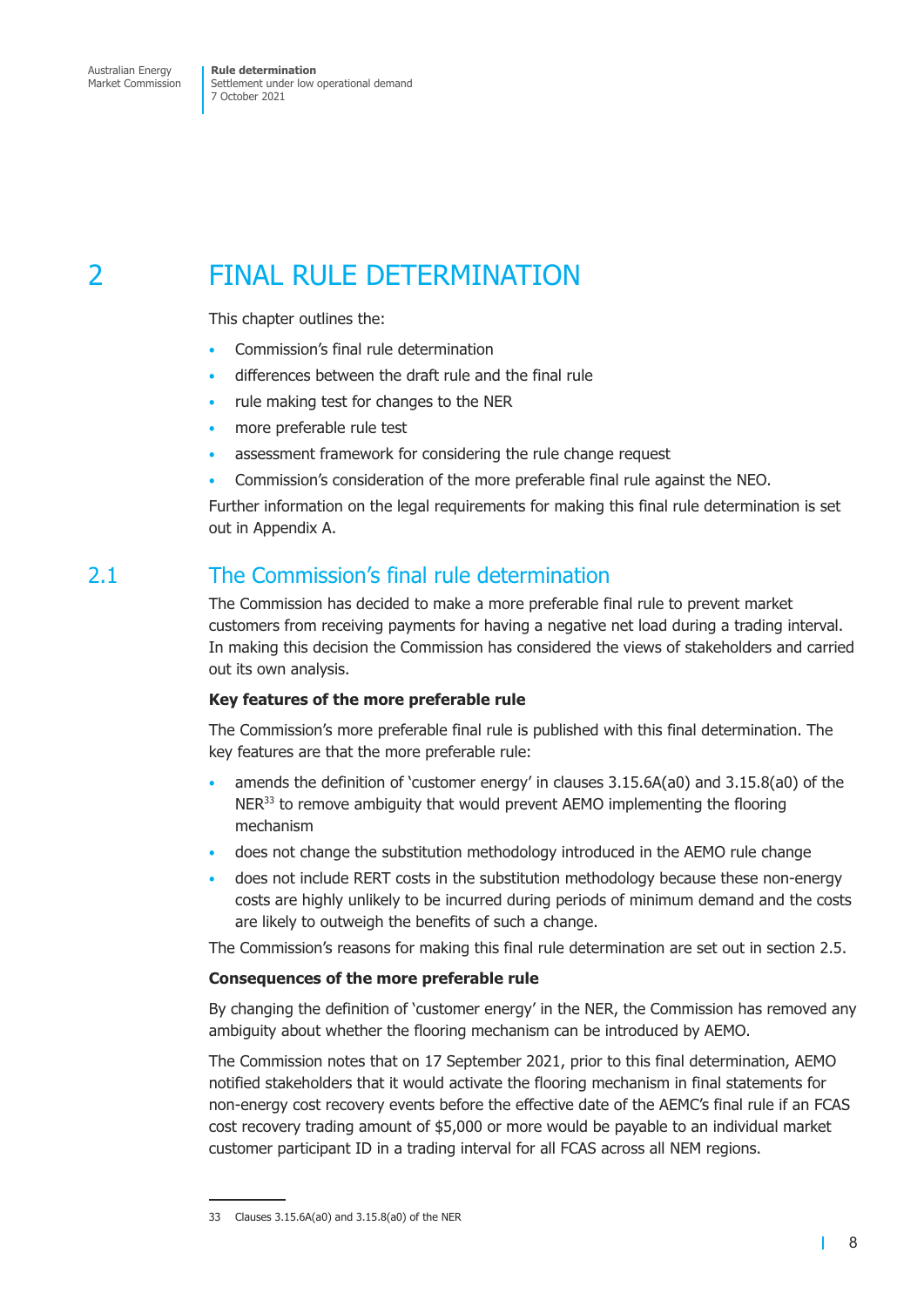<span id="page-14-0"></span>The combination of the flooring mechanism and the substitution methodology made in the AEMO rule change, provides a comprehensive solution to the problems identified by AEMO and Infigen in their respective rule change requests. Together these rules will:

- remove the risk that market customers can receive payments for having a net negative load during a trading interval, meaning there can be no over-recovery of non-energy costs, as well as the greater market distortion that this creates and instead there is more equitable distribution of non-energy costs between market customers that are net loads
- remove the settlement risks that exist when net negative demand is less than 1 MWh in a trading interval
- substantially remove the potential for market customers with net positive regional demand to be required to pay a disproportionate amount of non-energy costs, when net regional demand is low.

The Commission's reasons for making this final rule determination are set out in [section 2.5.](#page-16-1) More details of the more preferable rule are also set out in chapter 3 of this final determination. The Commission considered all issues raised by stakeholders in submissions, which are discussed and responded to throughout this final rule determination.

Further information on the legal requirements for making this final rule determination are set out in [appendix A](#page-29-1)

## 2.2 Differences between the draft decision to make no rule and the final rule

In its draft determination the Commission made no rule, this was because based on the information available at the time (in particular that the flooring mechanism was not an available option), the Commission considered that the issues raised by Infigen were dealt with adequately on an interim basis through the final determination on the AEMO rule change and therefore any additional rule would not contribute to the achievement of NEO.

Shortly before the release of the Draft determination, AEMO informed the Commission that it could implement the flooring mechanism, AEMO subsequently also sought clarification because it believed that making payments to market customers was inconsistent with existing definitions under the NER. AEMO also noted that the risk of payments could also become more frequent and material, which increased the risk of payments and inequitable outcomes.34

To address these concerns the Commission has determined to amend the definition of 'customer energy' within the NER to remove any ambiguity, in relation to AEMO's ability to implement the flooring mechanism. This change is consistent with what was proposed in AEMO's submission to the draft determination and will allow AEMO to implement the solution proposed by Infigen in its rule change request, thereby addressing the issues Infigen raised regarding impacts on market customers during periods of low operational demand.<sup>35</sup>

 $\mathbf{I}$ 

<sup>34</sup> AEMO noted all but the clauses relating to directions compensation payments did allow for payments to be made to market customers. AEMO, *Submission to draft determination*, 29 July 2021, pp. 1 - 2.

<sup>35</sup> AEMO, *Submission to draft determination*, 29 July 2021, p. 2.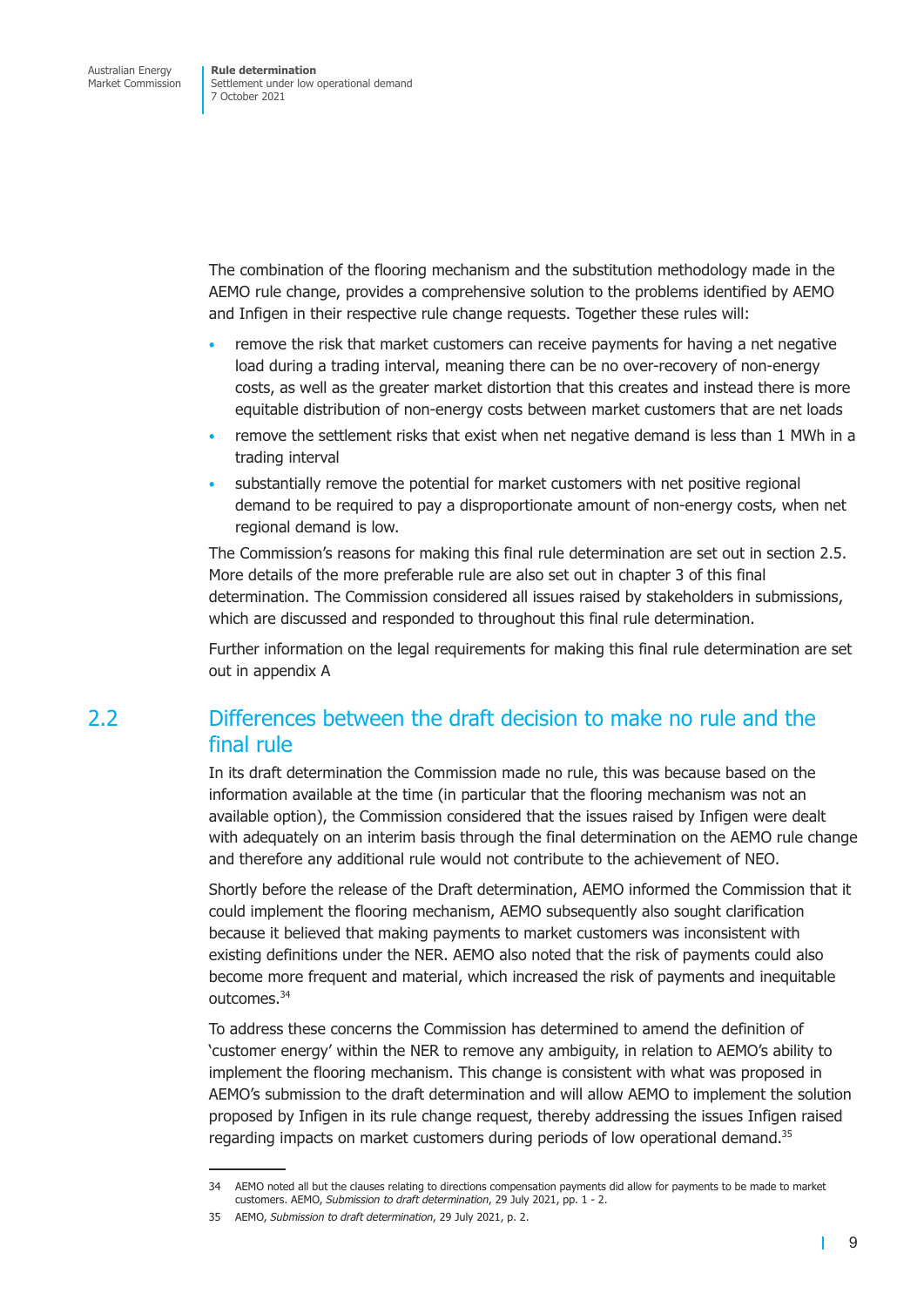## <span id="page-15-0"></span>2.3 Rule making test

### **2.3.1 Achieving the NEO**

Under the NEL the Commission may only make a rule if it is satisfied that the rule will, or is likely to, contribute to the achievement of the NEO. $36$  This is the decision-making framework that the Commission must apply.

The NEO is:<sup>37</sup>

to promote efficient investment in, and efficient operation and use of, electricity services for the long term interests of consumers of electricity with respect to:

- (a) price, quality, safety, reliability and security of supply of electricity; and
- (b) the reliability, safety and security of the national electricity system.

The Commission has identified that the relevant aspects of the NEO are the *efficient investment in, and efficient operation of, electricity services with respect to the reliability, safety and security of the national electricity system.*

#### **2.3.2 Making a more preferable rule**

Under s. 91A of the NEL, the Commission may make a rule that is different (including materially different) to a proposed rule (a more preferable rule) if it is satisfied that, having regard to the issue or issues raised in the rule change request, the more preferable rule will or is likely to better contribute to the achievement of the NEO.

In this instance, the Commission has made a more preferable rule. The reasons are summarised below in [section 2.5.](#page-16-1)

### 2.4 Assessment framework

In assessing the rule change request against the NEO, the Commission has considered the following principles:

- **Effective and proportionate risk management**: does the proposed solution enable market participants and AEMO to manage risks? This is in the long-term interests of consumers as it promotes the efficient and secure operation of the NEM, allowing stable supply of electricity and putting downward pressure on electricity prices.
- **Minimising uncertainty and market changes**: does the proposed solution minimise uncertainty for market participants and AEMO and promote confidence in the market? Similarly, the points above for effective and proportionate risk management are also related to the impacts of minimising uncertainty and market changes.
- **Regulatory and administrative burden**: are the costs to market participants and market bodies of implementing the solution minimised and proportional to the benefits? Regulatory and administrative burdens are passed onto consumers through inefficient

<sup>36</sup> Section 88 of the NEL.

<sup>37</sup> Section 7 of the NEL.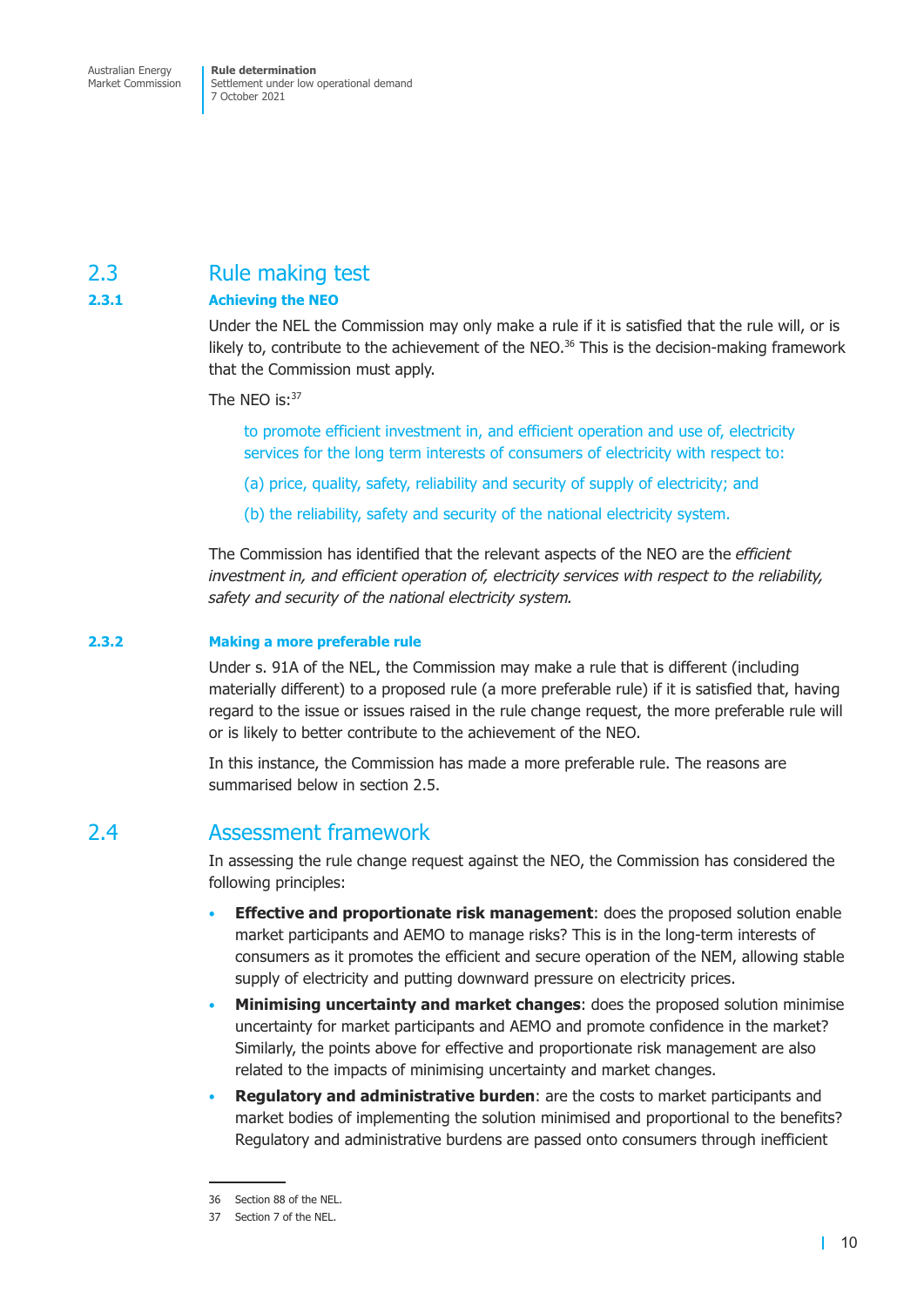> <span id="page-16-1"></span><span id="page-16-0"></span>costs. As such it is in the interests of consumers to minimise these pass through costs where possible.

• **Providing efficient market signals**: does the solution provide market participants with efficient market signals to guide their decisions? Efficient market signals are required to provide the necessary incentives for the market to operate efficiently including ensuring that any distortions to incentives are minimised.

### 2.5 Summary of reasons

Having regard to the issues raised in the rule change and during consultation, the Commission is satisfied that the more preferable final rule will, or is likely to better contribute to the achievement of the NEO than the proposed rule, as it:

- promotes the efficient operation of electricity services by removing the risk of market customers receiving payments for having net negative loads, given the Commission considers this would result in over-recovery of non-energy costs and an inequitable distribution of those costs
- promotes more efficient pricing in the supply of electricity, because when the flooring mechanism is combined with a threshold for substitution of 150 MWh, it also reduces the disproportionate payment risks noted by Infigen and the NEM settlement risks identified in the AEMO rule change
- encourages the efficient use of electricity services by removing ambiguity about the operation of the NER for both stakeholders and other market bodies, allowing these parties to participate in the NEM confidently, understanding their rights and obligations, particularly with respect to the flooring mechanism
- provides an efficient and proportionate risk management tool that can be implemented promptly by AEMO and it will allow market customers and AEMO to continue to operate with certainty.

The rule is an interim low cost solution to address the payment risks and settlement risks that can take place when net demand is low, until a more permanent solution is progressed potentially through the *Integrating Storage* rule change.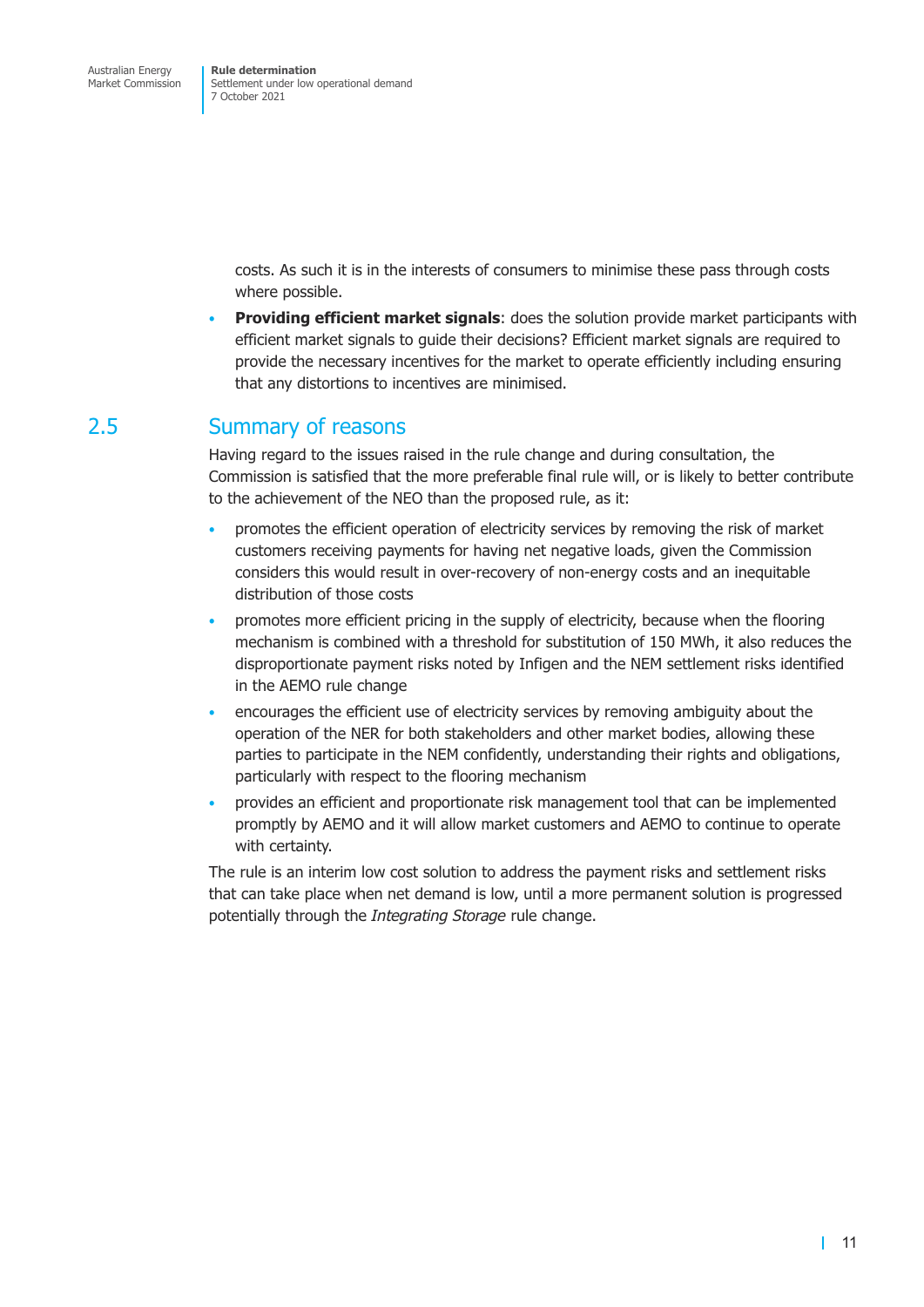## <span id="page-17-0"></span>3 REMOVING AMBIGUITY AROUND THE IMPLEMENTATION OF THE FLOORING MECHANISM IN THE NER

This chapter outlines:

- Infigen's view of the flooring mechanism
- stakeholder feedback
- the Commission's analysis on implementing changes to remove ambiguity in relation to the flooring mechanism
- the Commission's conclusions

## 3.1 The proposed flooring mechanism

As explained in [section 1.3,](#page-7-2) Infigen's rule change request noted that historically market loads were almost always consumers of energy. However, because of the increasing penetration of rooftop solar these loads can now also be net generators. If there are enough net generators in a NEM region then the total regional demand may also become negative.

As net regional demand gets lower, non-energy cost recovery amounts for individual customers become increasingly distorted. This is because market customers with net negative AGE values are paid for these net negative values, and the costs of these payments are recovered from market customers with positive AGEs. As the number of customers with positive AGEs becomes smaller the cost recovery falls disproportionately on these customers, at the same time costs can become disproportionately higher as there is an over-recovery to pay for both the service costs and payments to net negative loads.<sup>38</sup>

To address this, Infigen's flooring mechanism sets the lower limit for any market customers AGE values within the non-energy cost recovery formulas at zero.<sup>39</sup>

## 3.2 Stakeholder views

As discussed in [section 1.8,](#page-10-2) the Commission received two submissions in response to its draft determination, however, only AEMO's submission focused on the need to introduce the flooring mechanism. The Commission then received six submissions to the discussion paper on the flooring mechanism.

### **Implementing the flooring mechanism**

In its submission to the draft determination, AEMO noted two issues with the Commission's draft decision not to implement the flooring mechanism:

<sup>38</sup> Infigen, *Rule change request,* 15 February 2021, p. 4.

<sup>39</sup> Infigen, *Rule change request,* 15 February 2021, p. 12.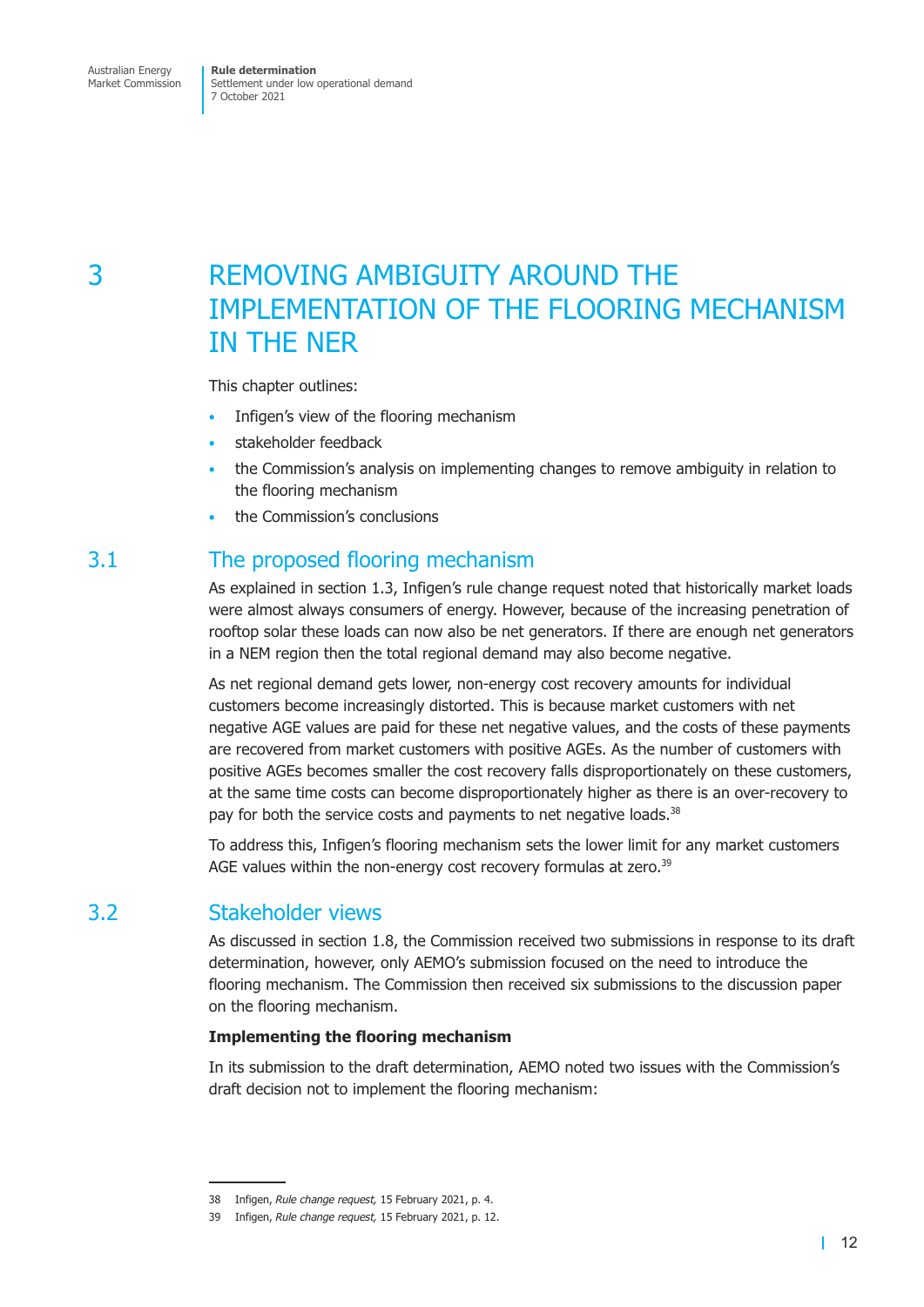- 1. The flooring mechanism was needed as the substitution mechanism did not directly address the potential for significant payments to be made to market customers with negative net loads. 40 It also considers that the risk of these inequitable payments being made to market customers with negative net loads is increasing alongside the uptake of solar PV.
- 2. In its view, making payments to market customers is inconsistent with some existing non-energy cost definitions in the NER (this does not include directions compensation payments).41 AEMO believes this because the trading amount under each calculation is expressed to be a 'negative number' or 'payable by' a market Customer. <sup>42</sup>

AEMO further noted that the NER already effectively permit market customer energy amounts to be floored for the purposes of determining non-energy cost recovery amounts. However, it also noted that there remained ambiguity between existing definitions within the NER, notably the definition of 'customer energy,' which AEMO interprets as not providing for customer flooring.43

As noted in [section 1.9,](#page-11-1) stakeholders generally supported the implementation of the flooring mechanism.44 EnergyAustralia, which agreed with it in-principle, noted that additional information should be provided to substantiate the need for the flooring mechanism.<sup>45</sup>

### **Retaining the substitution methodology**

Stakeholders had mixed views on whether the substitution methodology, which was introduced in the AEMO rule change, should also be retained if the flooring mechanism is likely to be implemented by AEMO. In its submission, Shell noted that the flooring mechanism should be in addition to the substitution methodology, because each solution addressed a slightly different issue.<sup>46</sup>Conversely, SA Water felt that it should not be retained because it did not see the scenario where all market customers have an AGE of 0 MWh as plausible, at this time.<sup>47</sup>

### **Prescriptive inclusion of the flooring mechanism in the NER**

Stakeholders had mixed views on the need to have prescriptive changes in the NER to accommodate the flooring mechanism. Origin noted that the AEMC should clarify that AEMO is required to floor market customer energy at all times.<sup>48</sup> Alternatively, SA Water and the South Australian Government both noted that it was important that a change was made to the definition of 'customer energy' to accommodate the implementation of the flooring mechanism.49

<sup>40</sup> AEMO, *Submission to draft determination,* 29 July 2021, p. 2.

<sup>41</sup> AEMO, *Submission to draft determination,* 29 July 2021, p. 2.

<sup>42</sup> AEMO, *Submission to draft determination,* 29 July 2021, p. 2

<sup>43</sup> AEMO, *Submission to draft determination,* 29 July 2021, p. 2

<sup>44</sup> Submissions to Discussion paper: EnergyAustralia, p. 2; SA Water, p. 2; Origin, P. 1; Shell, p. 1. Government of South Australia p. 1.

<sup>45</sup> EnergyAustralia, S*ubmission to Discussion paper*, p. 2.

<sup>46</sup> Shell, *Submission to draft determination,* 29 July 2021, p. 1.

<sup>47</sup> SA Water, S*ubmission to Discussion paper*, p. 2

<sup>48</sup> Origin, *Submission to Discussion paper*, p. 1.

<sup>49</sup> *Submissions to Discussion paper*: SA Water, p. 2; p. 1. Government of South Australia p. 1.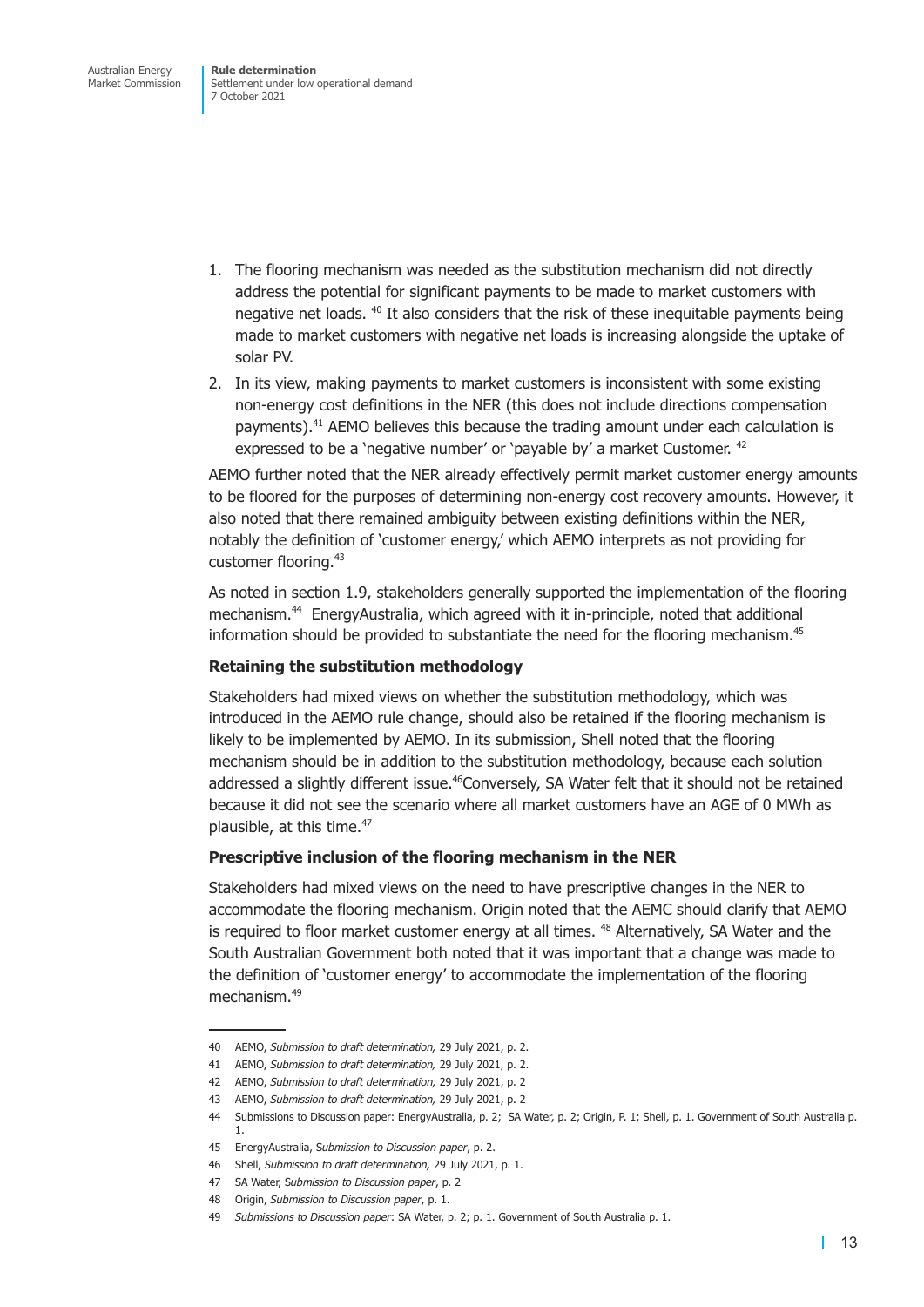#### <span id="page-19-0"></span>**System costs**

There was limited feedback on system changes that would need to be made to accommodate the flooring mechanism. However, SA Water noted that implementation of system changes for the flooring mechanism could be completed within eight weeks of the commencement of the *Five-minute settlement* rule change. 50 Origin Energy noted that AEMO should implement the flooring mechanism as soon as is practicable to avoid complexity in billing and settlements.<sup>51</sup>

### 3.3 Commission's analysis

The Commission has chosen to change the definition of 'customer energy' in clauses 3.15.6A(a0) and 3.15.8(a0) of the NER. This rule change removes any ambiguity in the NER which would otherwise prevent AEMO implementing the flooring mechanism. In conducting its analysis, the Commission considered:

- the change in circumstances from the draft determination and the need to implement a solution to address the increasing risk of market customers receiving payments for net negative loads
- AEMO's ability to implement the proposed solution
- the impact of the solution on market customers, particular whether it creates burden or uncertainty
- the rule made in the AEMO rule change
- the longer term solution that may be provided by the implementation of the *Integrating Storage* and *Global settlements and market reconciliation (Global settlement)* rule changes.

### **3.3.1 Addressing the payments risks noted by AEMO and the interaction with the AEMO rule change**

The Commission has made the final decision to amend the definition of 'customer energy' in the NER to remove ambiguity that would otherwise prevent AEMO implementing the flooring mechanism. This will prevent payments being made to market customers, because the flooring mechanism prevents a market customer from having a negative AGE for a trading  $int$ erval $52$ 

While the Commission recognises that some stakeholders do not believe the case for the introduction of the flooring mechanism has been made  $<sup>53</sup>$  the Commission considers that the</sup> flooring mechanism should be implemented because the risk of payments being made to market customers is increasing.

On 30 August 2021, AEMO released its latest *Electricity statement of opportunities* (ESOO) in which it noted that negative minimum demand events are now expected as early as 2022-23

<sup>50</sup> SA Water, *Submission to Discussion paper*, p. 2

<sup>51</sup> Origin, *Submission to Discussion paper*, p. 1.

<sup>52</sup> Infigen, *Settlement under low operational demand,* rule change request, p. 12.

<sup>53</sup> EnergyAustralia, *submission to Discussion paper*, p. 2.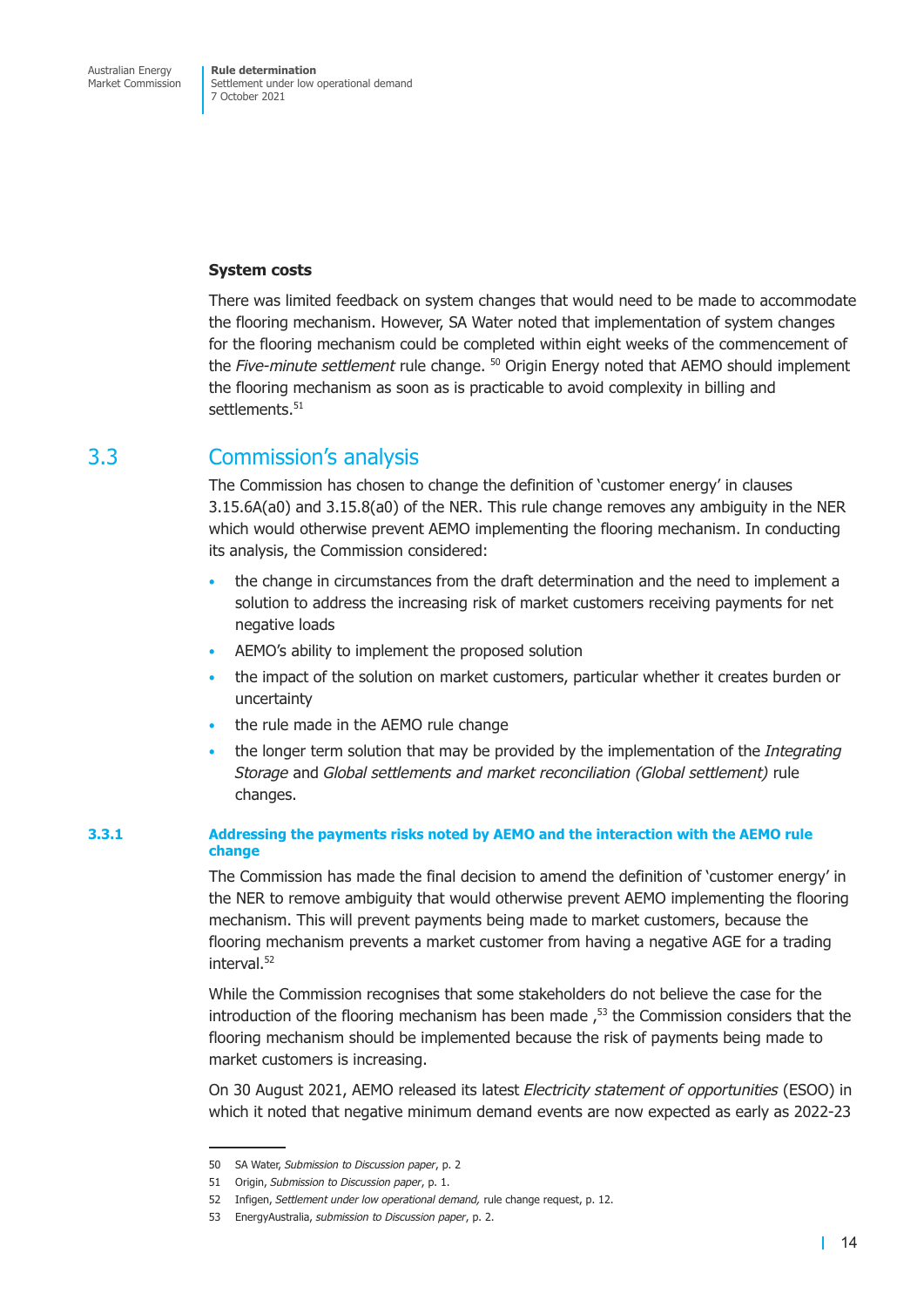this is earlier than was forecast in the  $2020$  ESOO.<sup>54</sup> The ESOO now forecasts minimum demand in South Australia for 2022 to be 76 MW.55 This is substantially lower than the 2020 ESOO forecasted minimum demand of 294 MW.<sup>56</sup> Furthermore, in recent years, the rate of growth of rooftop solar has exceeded ESOO forecasts, which could mean that minimum demand may be even lower than the ESOO forecast.<sup>57</sup>

The Commission notes that, as minimum demand decreases, it becomes more likely that at least one market customer will receive a payment for having a negative AGE value during a trading interval.

#### **Interaction with the rule in the AEMO rule change**

The flooring mechanism and the substitution methodology will effectively complement each other, as together, they will:

- remove the settlement risk that exists in low, zero or negative demand circumstances<sup>58</sup>
- remove the potential market distortions that can occur as net regional demand approaches 0 MWh in a trading interval, to an extent, and
- ensure prudential assessment will remain effective.<sup>59</sup>

The Commission notes that the risk of a small group of market customers paying a large amount of non-energy costs will exist. However, with both the substitution methodology and flooring mechanism in place, the magnitude of this risk is diminished, as the flooring mechanism prevents the need for costs to be recovered from market customers with positive loads, to pay market customers with negative net loads.

### **3.3.2 AEMO's ability to implement the solution**

AEMO noted in its submission to the discussion paper, that it was able to implement the flooring mechanism by 1 September 2021. $^{60}$  Additionally, AEMO has noted that it considers it appropriate to implement the flooring mechanism in its settlement system as a way to respond to the risks of significant over-payments.<sup>61</sup>

<sup>54</sup> AEMO, *Electricity statement of opportunities*, August 2021, p. 88.

<sup>55</sup> AEMO estimates this at the 50 per cent probability of exceedence. At the 90 per cent probability of exceedence AEMO estimates minimum demand to be 17 MW.

AEMO, *Electricity statement of opportunities- electricity consumption and demand forecasts*, August 2021 , http://forecasting.aemo.com.au/Electricity/MinimumDemand/Operational, viewed 8.35am 20 September 2021

<sup>56</sup> AEMO, *Electricity statement of opportunities- electricity consumption and demand forecasts*, August 2020 , http://forecasting.aemo.com.au/Electricity/MinimumDemand/Operational, viewed 8.35am 20 September 2021

<sup>57</sup> AEMO's 2020 ESOO forecasts were made when the uptake of rooftop solar was around 5 MW/month. By December 2020, the uptake had grown to nearly 30 MW/month. Around 330 MW of new rooftop solar was installed in South Australia in 2020, while forecasts only anticipated at most around 259 MW, AEMO, Minimum demand in South Australia, p. 1.

<sup>58</sup> Under the current arrangements, if aggregate AGE is exactly zero MWh during a trading interval, AEMO will not be able to calculate, via its automated systems or manually, non-energy costs because there will be a zero denominator, which will mean AEMO is unable to attend to its settlement responsibilities under chapter 3 of the NER. If a non-energy cost recovery amount cannot be allocated, the calculation will fail and AEMO's automated settlement runs will stop working. Because AEMO's settlement is an integrated process, this will impact the settlement of all transactions, including energy and reallocations. See AEMO, *NEM settlement in zero and negative demand conditions*, rule change request, p. 8.

<sup>59</sup> If its settlement systems fail AEMO's prudential processes will cease to operate effectively, because they rely on settlement data to determine maximum credit limits, corresponding amounts of credit support and to determine when margin calls need to be made. See AEMO, NEM settlement in zero and negative demand conditions, rule change request, p. 8.

<sup>60</sup> AEMO, *Submission to discussion paper,* 25 August 2021, p. 1.

<sup>61</sup> AEMO, *Submission to draft determination,* 29 July 2021, p. 3.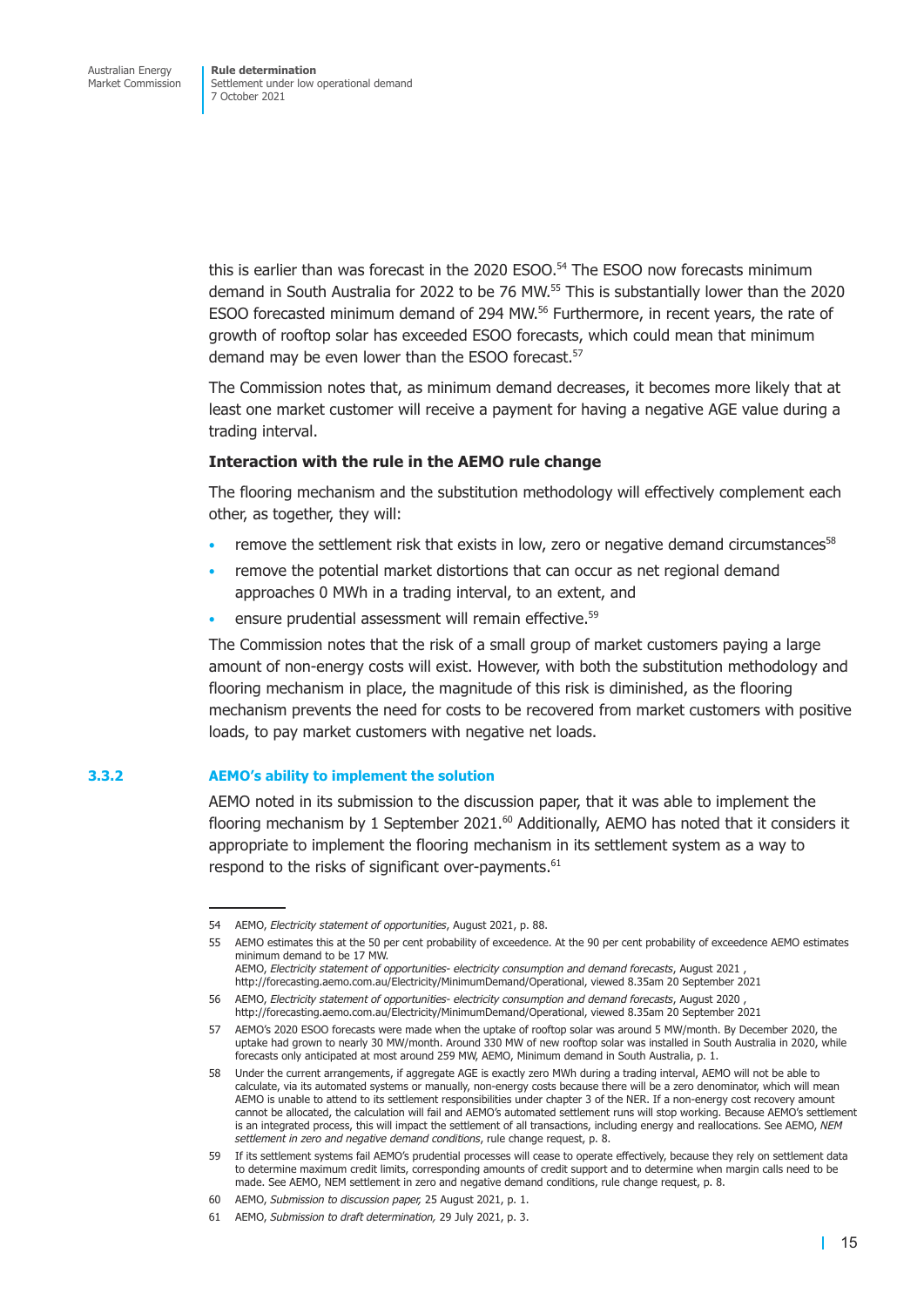On 17 September 2021, AEMO noted that it would change its policy to apply customer flooring ahead of the Commission's final determination. It noted that it would do this if a market Customer was going to receive a payment in a trading interval of \$5000 or more in the recovery of FCAS across all NEM regions.<sup>62</sup>

The Commission is unaware of any other potential solutions that would remove the risk of payments being made to market customers that AEMO would be able to implement within the critical period of spring and early summer, when low demand events are most likely to occur. Furthermore, AEMO has noted that it currently has limited time and capability to implement other changes to its systems. Beyond this rule, AEMO is already committed to implementing other major projects during spring 2021, including:

- Five-minute settlement: 1 October 2021
- Wholesale demand response mechanism: 24 October 2021
- Reducing customer switching times: 1 October 2021
- Electricity B2B changes: 10 November 2021
- Gas B2B changes: 29 November 2021.<sup>63</sup>

#### **3.3.3 Addressing burden and uncertainty for market customers**

The Commission acknowledges that the costs to market customers to implement the flooring mechanism needs to be balanced against the need to have the solution in place during the critical period when minimum demand days may occur. AEMO notes that typically this will take place:

- during spring or early summer
- on a public holiday or a weekend day, as demand is typically lower on these days
- during mild, clear weather conditions, with high rooftop solar generation output.<sup>64</sup>

As noted above, SA Water stated it would need eight weeks from the start of five-minute settlement to implement the changes. However, the Commission recognises:

- This will mean that when the rule change is implemented, the majority of the spring and early summer period when low demand conditions are likely to take place will have already passed. This will expose market customers to a longer period of potentially inequitable outcomes and higher risks of the issues outlined by Infigen in its rule change request.
- SA Water's submission was provided before AEMO chose to implement the flooring mechanism, which the Commission believes may lead to uncertainty for some market participants.

In light of AEMO's decision to implement the flooring mechanism in certain circumstances, the Commission considers that it is important to minimise unnecessary complexity.

<sup>62</sup> AEMO, *Correspondence to stakeholders*, 17 September 2021, pp. 1-2.

<sup>63</sup> AEMO, *Regulatory roadmap v.5.*, 5 August 2021.

<sup>64</sup> AEMO, *Operational management of low demand in South Australia*, 22 October 2020, p. 1.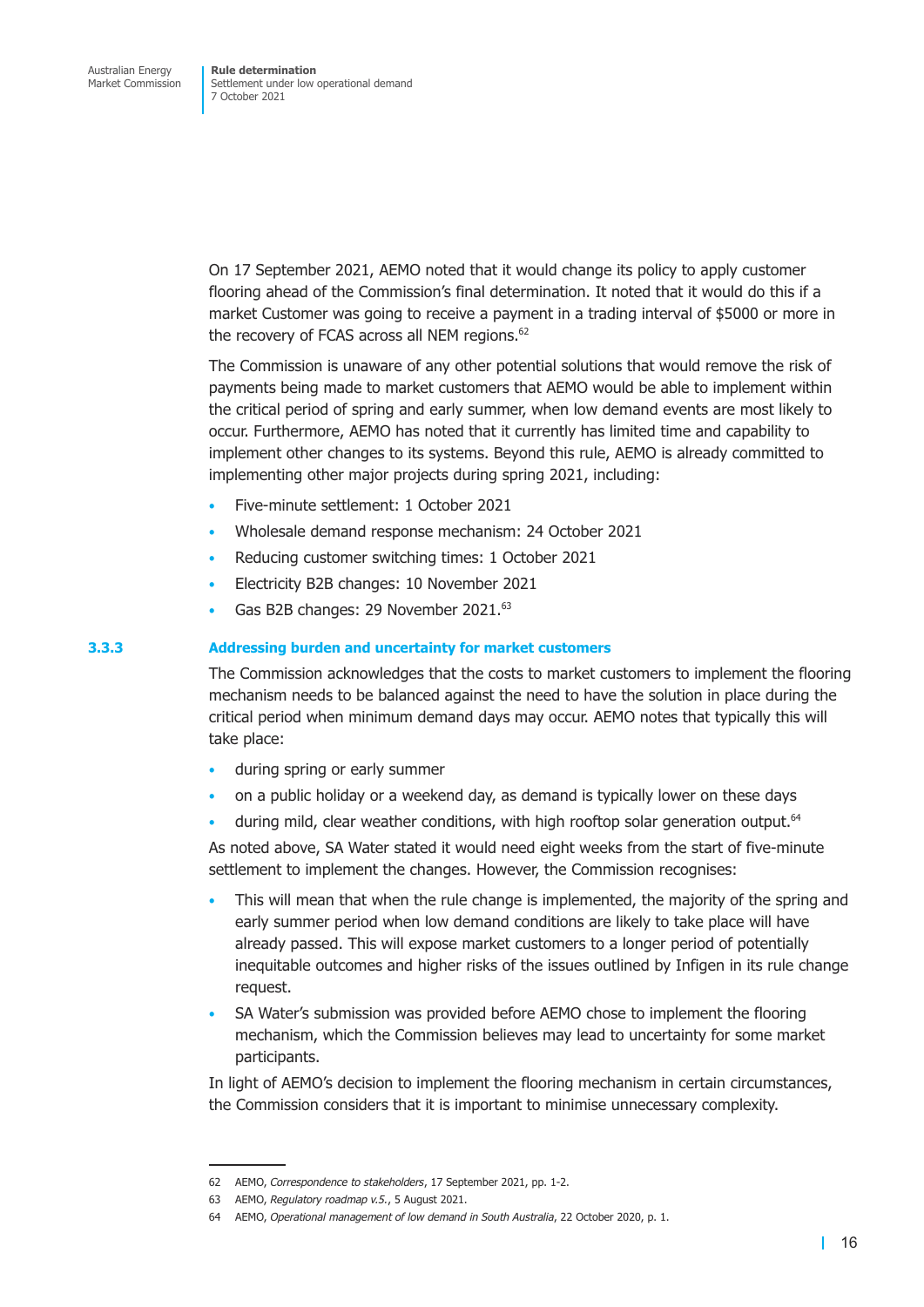Therefore, the Commission's decision is that the rule will commence on Sunday 10 October 2021. This aligns the commencement of the rule with the beginning of the settlement week, to minimise additional complexity. It also provides stakeholders greater certainty, because it removes any remaining barriers that may prevent AEMO implementing the flooring mechanism in full. It will also mean the flooring mechanism is in place during the high risk periods outlined by AEMO.

#### **Prescribing the flooring mechanism**

In its submission to the Discussion paper, Origin Energy noted that the AEMC should clarify in the rules that AEMO is required to floor market customer energy at all times.<sup>65</sup> The Commission has decided not do this. This is because:

- codifying the flooring mechanism in the rules could lead to unexpected ambiguity
- this is likely to be an interim solution.

Making the smaller change of amending the definition of 'customer energy' is a targeted response that removes the remaining ambiguity in the NER that would prevent AEMO introducing the flooring mechanism. Making more substantial changes runs the risk of creating unintended regulatory ambiguity for market customers. Because of this and the fact that this is intended as an interim solution, the Commission considers that this targeted solution will be sufficient to achieve the aim of having the flooring mechanism implemented.

### **3.3.4 Implementing both the flooring mechanism and substitution methodology**

In its submission to the Discussion paper, SA Water suggested that if the flooring mechanism was implemented, then the substitution methodology should not be retained. The Commission's final decision is that the substitution methodology must be retained to address the risk that NEM settlement could fail. This risk is not addressed by the flooring mechanism. 66

As noted in the AEMO rule change final determination, the substitution methodology may result in some distortion, given that it relies on historical values. However, this needs to be balanced against the potential distortion and uncertainty that could result in the event that AEMO is unable to settle the NEM. Additionally, the Commission notes that this solution is only intended to be temporary. As such, any risk of market distortion should be short-lived.

The AEMO rule change determination retains a safeguard to protect against unintended consequences. This is because the rule allows for the substitution period in the substitution methodology to be reviewed, where either AEMO or a market customer believes that it does not yield a representative AGE value for the relevant recovery periods.<sup>67</sup>

<sup>65</sup> Origin, *Submission to discussion paper,* 26 August 2021, p. 2.

<sup>66</sup> This risk would eventuate if all market customers within a region have an AGE that is negative or zero. Under this scenario the negative AGE market customers would have their AGE floored to zero, creating a situation where the denominator for non-energy cost recovery is zero, This would cause the calculation to fail.

<sup>67</sup> Clause 3.15.6AA(d) of the NER. To be reviewed substitution must have occurred in at least five billing periods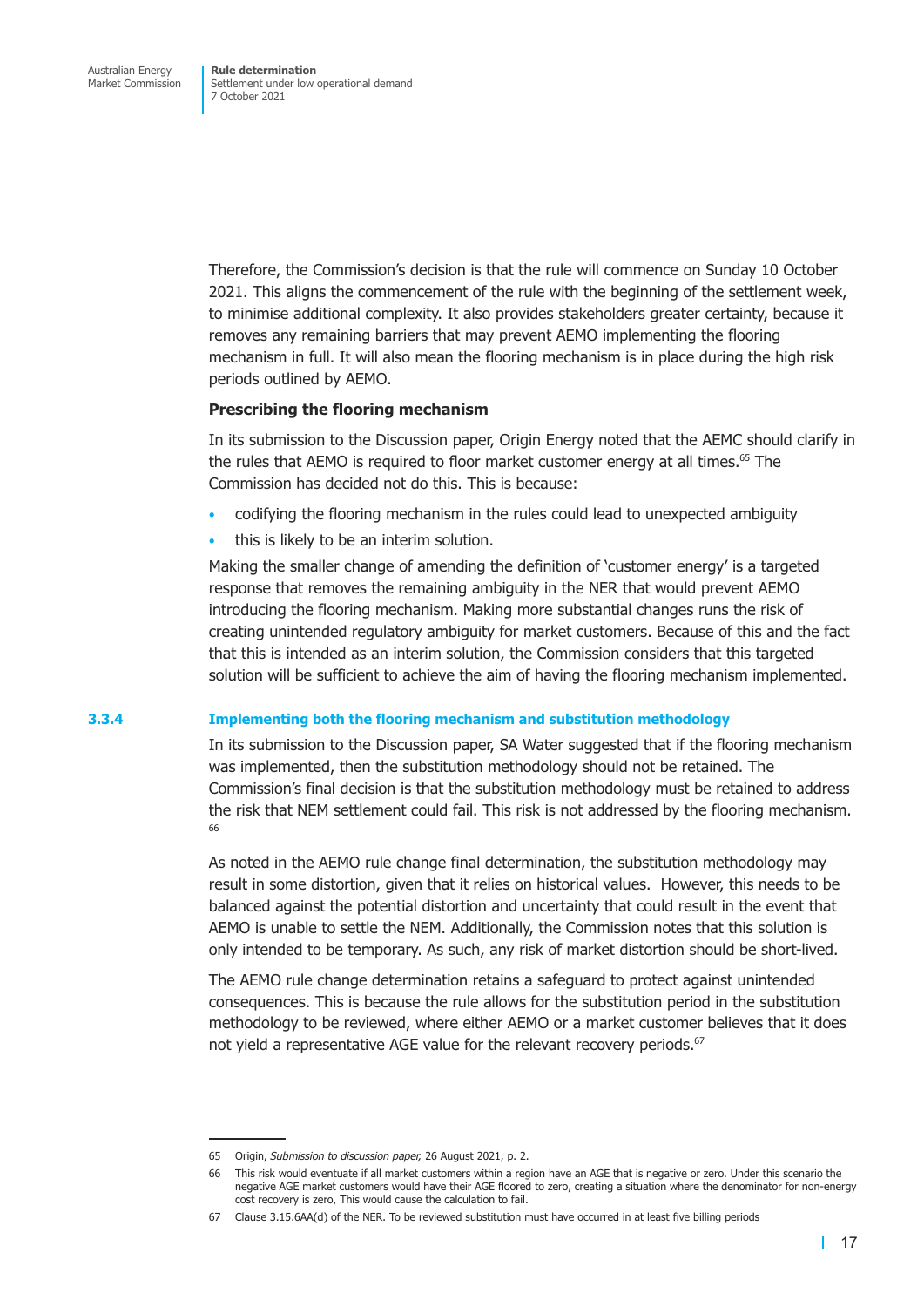## <span id="page-23-0"></span>3.4 Conclusion

The Commission considers that the more preferable final rule to amend the current definition of 'customer energy' in clauses 3.15.6A(a0) and 3.15.8(a0) is a comparatively low burden solution for all stakeholders, based on the feedback it has received.

The introduction of the flooring mechanism will remove the increasing risk that market customers may receive payments for having net negative loads, until a longer term solution can be implemented.

Additionally, pairing the substitution methodology with the flooring mechanism will provide a more comprehensive response to manage the settlement risks that were identified by AEMO in the AEMO rule change and the inequitable payment risks and the disproportionate costs risks noted by Infigen in its rule change request.

The rule will commence on 10 October 2021.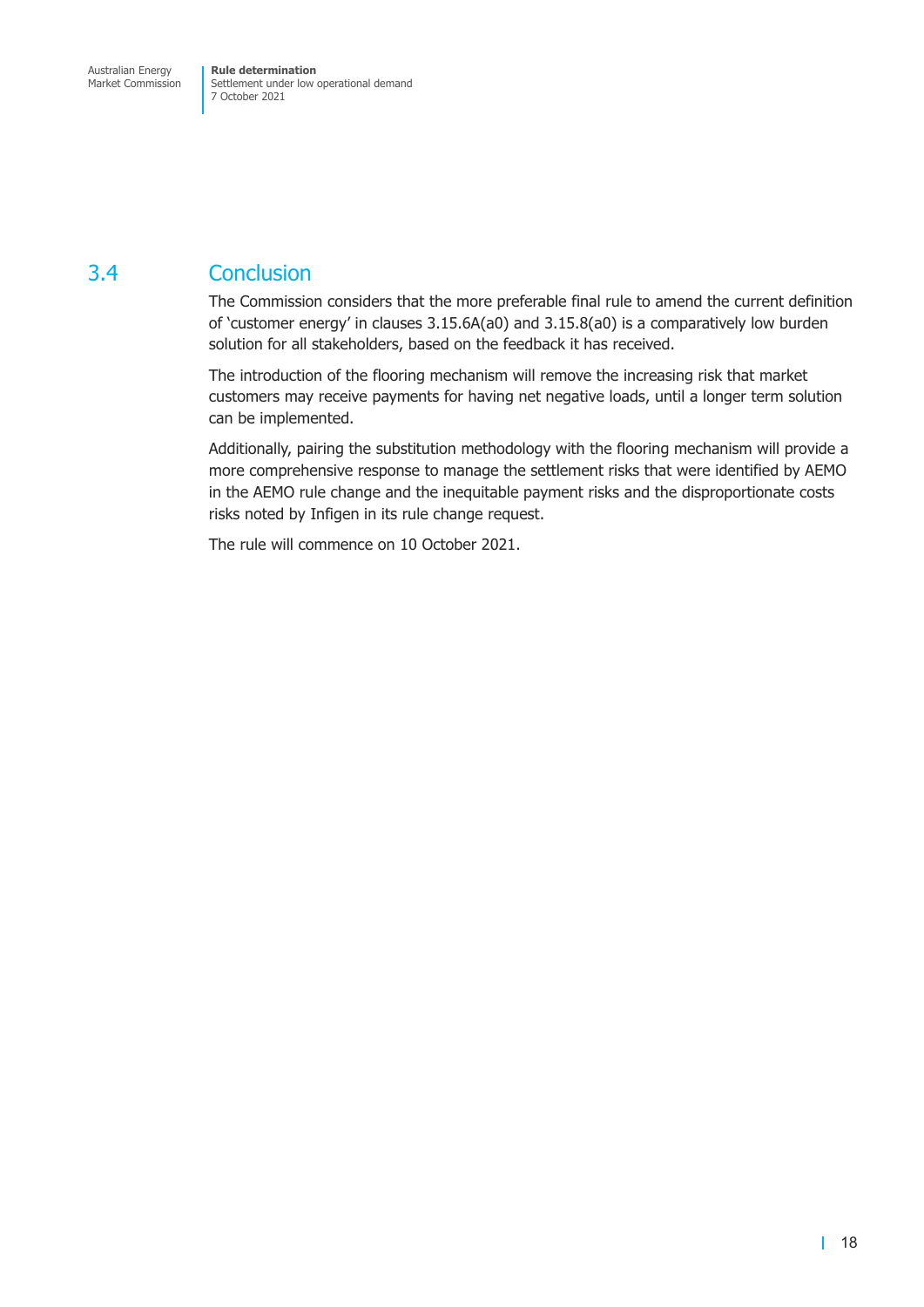## <span id="page-24-0"></span>4 INCLUDING RERT IN THE NON-ENERGY COST AVERAGING MECHANISM

The Commission has decided not to adjust the averaging mechanism within the substitution methodology to include RERT. This chapter:

- explains the averaging mechanism within the substitution methodology
- provides relevant stakeholder feedback from the draft determination
- explains how the RERT operates
- provides the Commission's analysis in relation to including the RERT in the substitution methodology
- provides the Commission's conclusions.

### 4.1 The averaging mechanism

The substitution methodology introduced in the AEMO rule change was intended to be an interim and inexpensive solution to the issues raised by AEMO in its rule change request. To reduce the implementation burden on AEMO and market customers, it also involved a reduced scope, with RERT costs and compensation for administered price cap or floor events excluded from the final rule. This was to minimise implementation costs, because these nonenergy costs are highly unlikely to be incurred during minimum demand periods.<sup>68</sup>

## 4.2 Stakeholder feedback

As noted in [section 1.8,](#page-10-2) Shell Energy suggested that the Commission should reconsider excluding RERT recoveries from the mechanism.<sup>69</sup>

Shell Energy noted that, while it agreed that it was unlikely that RERT activation would be triggered during a low demand period, it noted that the probability was not zero. This is because when a RERT contract is in place AEMO may also dispatch RERT to maintain power system security.

## 4.3 What is RERT?

RERT is the NEM's strategic reserve mechanism and forms part of the reliability framework, it is used to ensure reliability of supply. Under the NER AEMO is required to take reasonable steps to ensure reliability of supply to meet the reliability standard and AEMO contracts for RERT on this basis. It allows AEMO to procure 'standby' emergency reserves when a supply shortfall is forecast. To date, it has typically been used when extreme heatwaves are predicted and is typically deployed to prevent or reduce the amount of unserved energy that could otherwise occur.

<sup>68</sup> AEMC, *NEM settlement under low, zero and negative demand conditions,* final rule determination, p. 4.

<sup>69</sup> Shell Energy, *Submission to draft determination,* p. 2.Shell Energy, *Submission to discussion paper,* p. 2.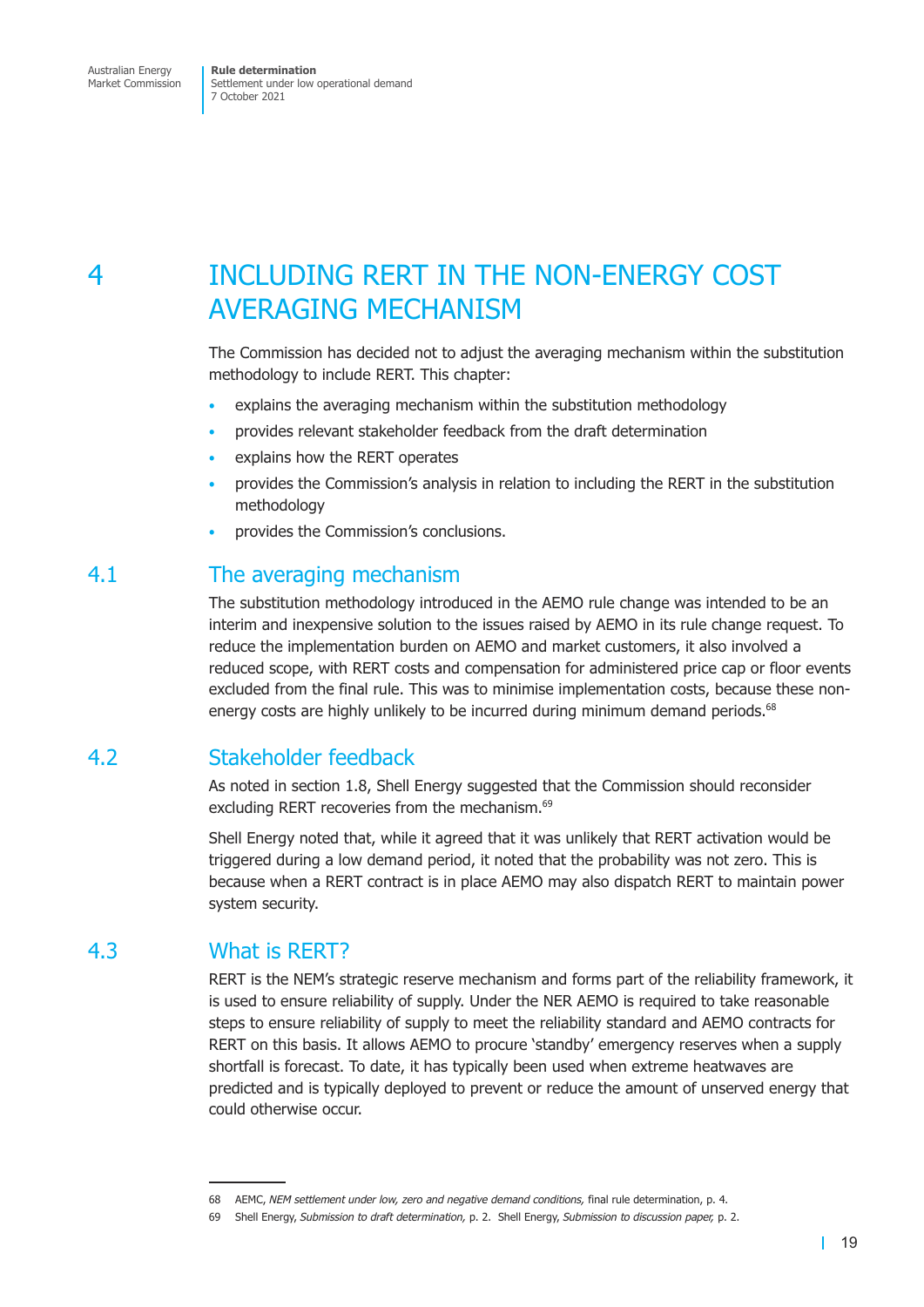<span id="page-25-0"></span>Using the RERT AEMO can contract for emergency reserves including generation, scheduled network services, scheduled loads and unscheduled reserves that would not otherwise be available to the market through any other arrangement.<sup>70</sup> AEMO can activate contracted emergency reserves in the event that it determines that the reliability standard will not be met in a given time horizon or, where practicable, to maintain power system security.<sup>71</sup>

As mentioned above, RERT can be used to maintain power system security. However, it cannot be contracted to maintain power system security. Instead, it can only be used to maintain power system security when an existing RERT contract is in place.

#### **4.3.1 RERT cost recovery**

<span id="page-25-1"></span>Direct costs associated with reserve contracts are recovered, where possible, from those market customers who contributed to the need for the RERT in the region in which the RERT was activated. The costs are recovered from each market customer based on the amount of electricity it consumed (measured as the sum of AGE amounts) during the trading intervals that the RERT was activated for relevant billing periods.<sup>72</sup>

Other costs (such as availability charges, pre-activation charges and general administrative costs associated with the RERT) are recovered from market customers based on consumption over the billing period.

### 4.4 Commission's analysis

This rule change request and the AEMO rule change are concerned with the potential impacts of low net regional demand. However, RERT is contracted for forecast supply shortfalls. By definition, RERT reserves can only do one of two things:

- increase supply in or into a region; or
- reduce demand.

Both of these responses would tend to exacerbate low net regional demand conditions.

AEMO has indicated that it cannot envisage a plausible scenario in which contracted reserves would be deployed to address a system security issue in low net regional demand conditions. In South Australia, directions and curtailment have primarily been used to maintain system security during periods of low demand.

Further, although RERT can be used for system security reasons, as identified by Shell, a RERT contract would have to already be in place and that contract could only have been procured for reliability purposes during low operational demand.<sup>73</sup>

<sup>70</sup> Clause 3.20.3 of the NER.

<sup>71</sup> Clause 3.20.7 of the NER.

<sup>72</sup> AEMC, *Integrating energy storage systems into the NEM*, Draft rule determination, 15 July 2021.

<sup>73</sup> Clause 3.20.3 of the NER.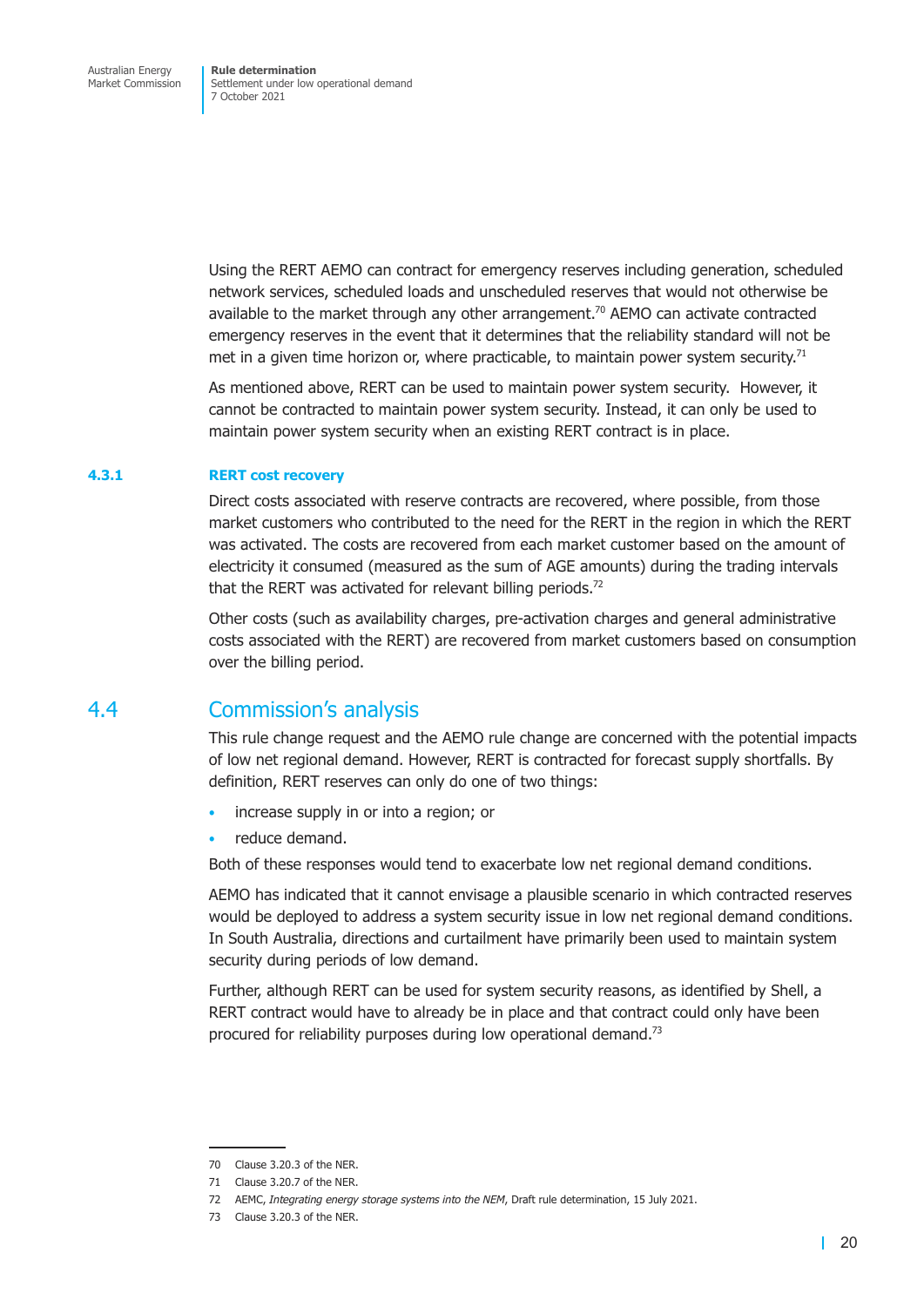#### <span id="page-26-0"></span>**4.4.1 Potential impacts**

As outlined in [section 4.3.1,](#page-25-1) costs associated with RERT contracts are recovered on a regional basis, when a reserve contract is in place, relative to the market customer's AGE over the trading intervals in which the reserves are dispatched or activated.<sup>74</sup>

During low net regional demand periods the RERT cost recovery formula could fail in a similar way to what was described above in [section 1.5.](#page-9-1) The Commission notes that it is theoretically possible that pre-contracted RERT could be activated during a period of low operational demand. However, it would require AEMO's control room operators, who understand the risk of settlement failure, to consciously choose to utilise RERT over other solutions, such as directions or curtailment. The Commission considers this to be unlikely.

#### **4.4.2 Implementation issues**

AEMO has informed the Commission that it is unable to apply the settlement methodology to RERT by the implementation date. Because of this, it is unlikely that this change would be in place for the critical period for low demand which is typically in spring and early summer<sup>75</sup> In the long-term, the *Integrating storage* rule change will, if made as final, provide a more comprehensive solution to this issue. If its draft determination is made final, AEMO has advised implementation could occur on 28 April 2023. As such the benefits of AEMO including the RERT in the substitution methodology are unlikely to exceed the costs and will be minimal.

Relatedly, upgrading these systems at a later date, would likely lead to additional burden on market customers, who would have to make further systems changes after making systems changes to accommodate both this rule change and the AEMO rule change.

### 4.5 Conclusions

The Commission has decided not to change its final decision in the AEMO rule change to include RERT recoveries as part of the averaging for the substitution methodology. The Commission considers that it is highly unlikely that RERT would be called upon in low demand circumstances to manage system stability because:

- directions and curtailment are more effective measures
- RERT can only be used for system security purposes, if there is already an existing contract in place
- as RERT is designed to increase supply or reduce demand it is most likely an ineffective tool to manage low demand
- AEMO's control room operators would need to actively choose to use RERT in low demand circumstances, over more effective measures, knowing that to do so could lead to AEMO's settlement system failing.

<sup>74</sup> Clause 3.15.9(e)(3) of the NER.

<sup>75</sup> AEMO, *Operational management of low demand in South Australia*, 22 October 2020, p. 1.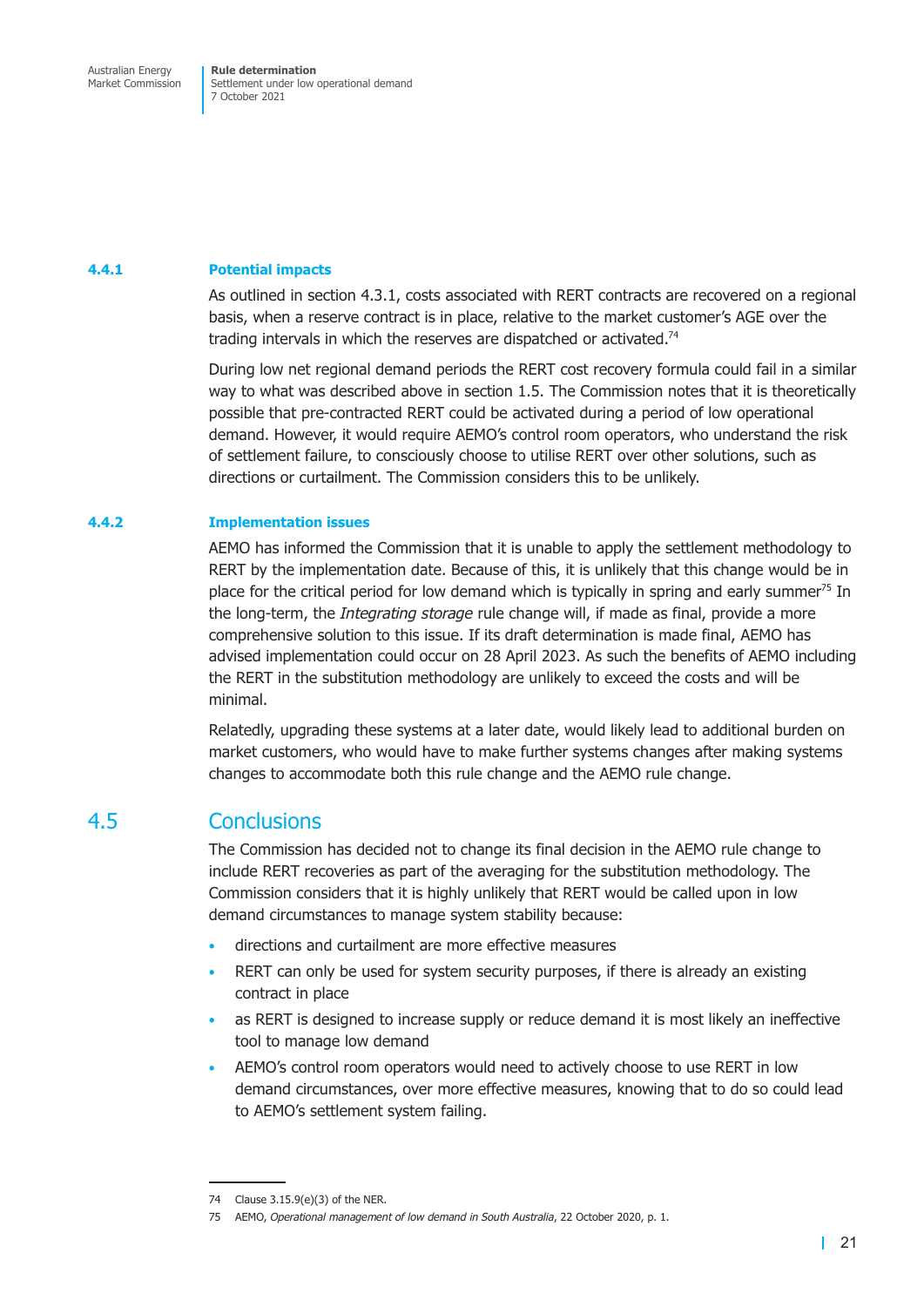Additionally, the Commission notes that, if it were to make changes to the substitution methodology to include RERT, these changes would not be able to be made immediately and would likely raise costs for AEMO and participants without material benefits. As the benefits do not outweigh the costs of implementation, including RERT as part of the substitution methodology is considered unlikely to meet the NEO.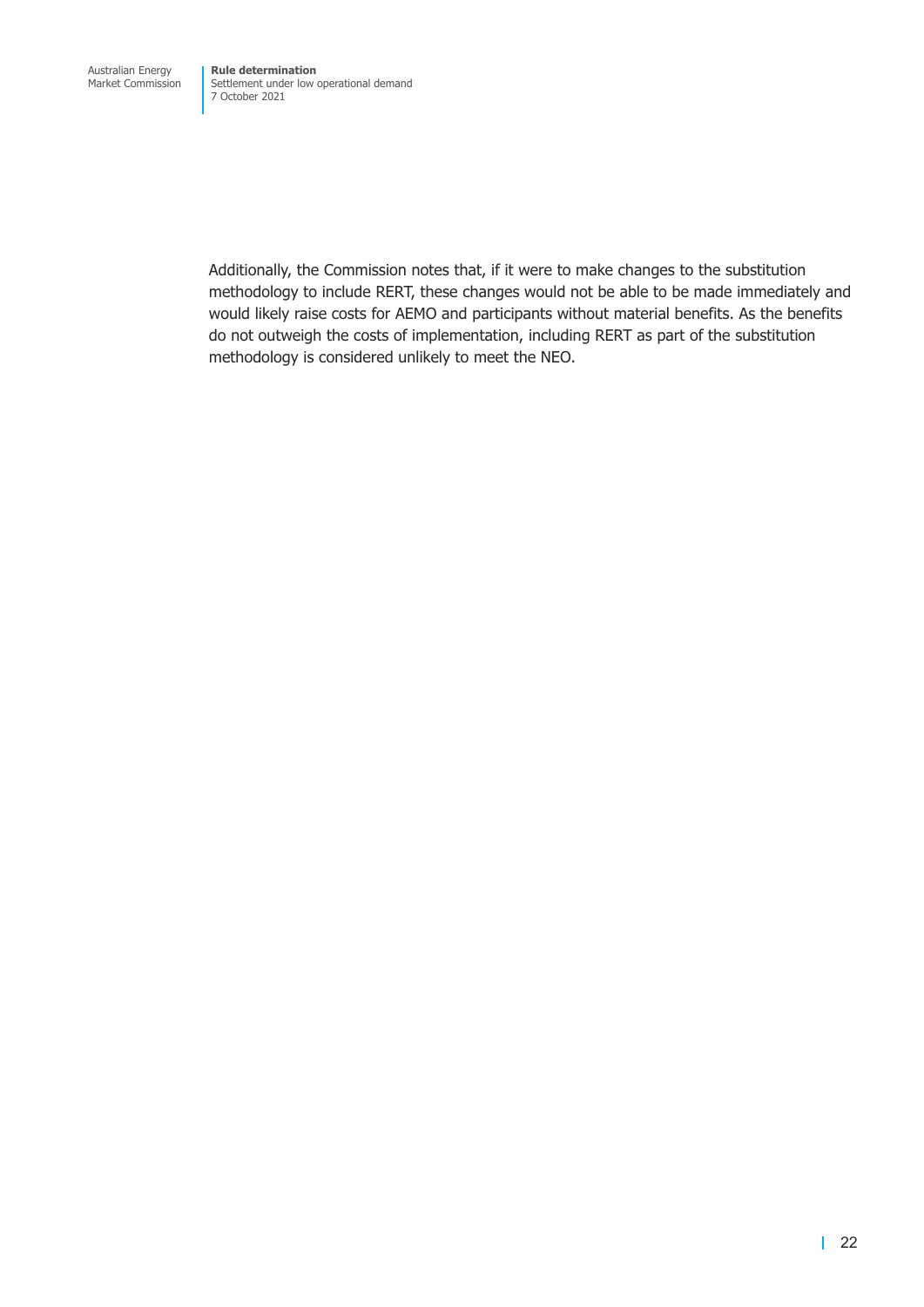## <span id="page-28-0"></span>ABBREVIATIONS

| <b>AEMC</b> | Australian Energy Market Commission         |
|-------------|---------------------------------------------|
| <b>AEMO</b> | Australian Energy Market Operator           |
| <b>AER</b>  | Australian Energy Regulator                 |
| AGE         | Adjusted gross energy                       |
| <b>COAG</b> | Council of Australian Governments           |
| Commission  | See AEMC                                    |
| <b>ESOO</b> | Electricity statement of opportunities      |
| <b>FCAS</b> | <b>Frequency Control Ancillary Services</b> |
| <b>MCE</b>  | Ministerial Council on Energy               |
| <b>NEL</b>  | National Electricity Law                    |
| <b>NEM</b>  | National Electricity Market                 |
| <b>NEO</b>  | National electricity objective              |
| <b>NER</b>  | <b>National Electricity Rules</b>           |
| <b>RERT</b> | Reliability and Reserve Trader              |
|             |                                             |